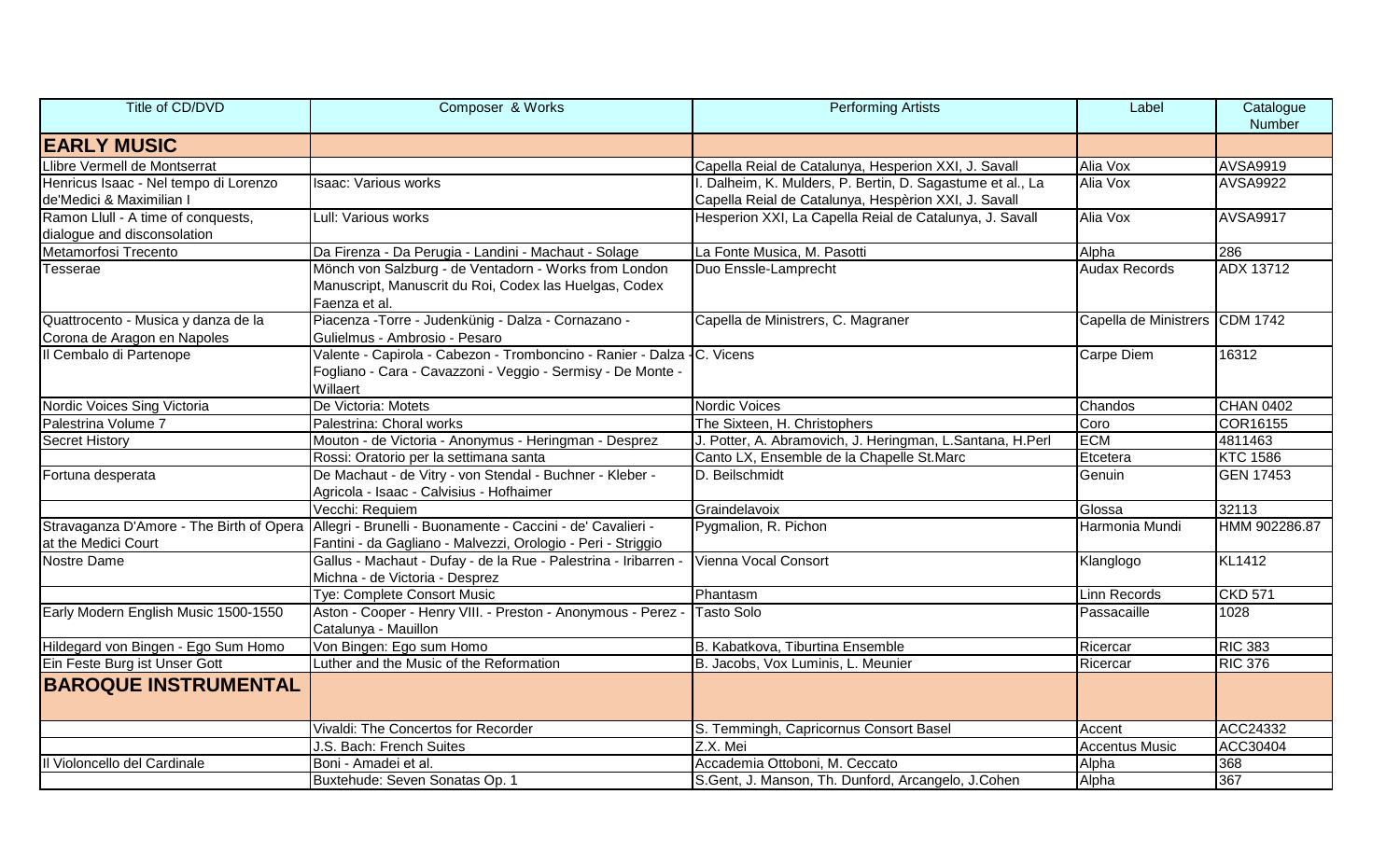| The Art of Playing on the Violin | Geminiani: Improvisation Compositions Op.9 Nos. 1-12 +<br>Sonatas Op 4 Nos. 8 and 6                                              | G. von der Goltz, A. Beller, T. Johann, T. C. Boysen                                                                                                              | Aparté                     | AP134            |
|----------------------------------|----------------------------------------------------------------------------------------------------------------------------------|-------------------------------------------------------------------------------------------------------------------------------------------------------------------|----------------------------|------------------|
| Alfabeto falso                   | Foscarini - Kapsberger - Carbonchi - Corbetta                                                                                    | S. Vallerotonda, I Bassifondi                                                                                                                                     | Arcana                     | A435             |
| Dresden                          | Califano - Fasch - Quantz - Lotti                                                                                                | Zefiro, A. Bernardini                                                                                                                                             | Arcana                     | A438             |
|                                  | J. S. Bach: Suite for Violin & Harpsichord BWV1025 + Partita   J. Pramsohler, J. Duncumb<br>BWV 1004 - Weiss: Suite in A (SW 44) |                                                                                                                                                                   | <b>Audax Records</b>       | ADX13706         |
| The Italian Job                  | Baroque Instrumental Music from the Italian States                                                                               | G. Hennessy, R.Chaplin, P.Whelan, La Serenissima,<br>A.Chandler                                                                                                   | Avie                       | AV2371           |
| Music for Baroque Guitar         | Campion: Various works                                                                                                           | <b>B.</b> Hofstötter                                                                                                                                              | <b>Brilliant Classics</b>  | 95276            |
| From Heaven on Earth             | Fischer: Partitas                                                                                                                | H. Hofmann                                                                                                                                                        | Challenge Classics         | CC72740          |
|                                  | Telemann: Overtures (Suites)                                                                                                     | Neumeyer Consort, F. Koch                                                                                                                                         | Christophorus              | CHR 77412        |
| Rococo. Musique à Sanssouci      | Finger - Hände - Graun - Janitsch - Quantz - C.P.E. Bach -<br>Baron - Schultze                                                   | D. Oberlinger, Ensemble 1700                                                                                                                                      | Deutsche Harmonia<br>Mundi | 88875134062      |
| <b>Dynasty: Bach Concertos</b>   | J.S. Bach - W.F. Bach - J.Chr. Bach - C.P.E. Bach                                                                                | J. Rondeau, S. Gent, L. Creach, F. Paccoud, A. Touche, Th.<br>de Pierrefeu, E. Kiener                                                                             | Erato                      | 9029588846       |
|                                  | Telemann: 12 Fantasias for Violin                                                                                                | Th. Pietsch                                                                                                                                                       | Es-Dur                     | 2071             |
| Effervescence concertante        | J.S. Bach: Concertos BWV 1060a + BWV 1057 - Telemann:<br>Concertos TWV 54:B1 + TWV 52:e1                                         | <b>Ensemble Amarillis</b>                                                                                                                                         | Evidence                   | EVCD032          |
|                                  | J.S. Bach: Goldberg-Variations                                                                                                   | J. Muller                                                                                                                                                         | Hänssler Classic           | <b>HC17059</b>   |
|                                  | D. Scarlatti: Sonatas                                                                                                            | A. Hewitt                                                                                                                                                         | Hyperion                   | CDA 68184        |
| Edinburgh 1742                   | Barsanti: Concerti Grossi in D major & F major - Handel:<br>Concerto for French horns in F major, et al.                         | Ensemble Marsyas, P. Whelan                                                                                                                                       | Linn Records               | <b>CKD 567</b>   |
|                                  | Buxtehude - Becker - Anonymous                                                                                                   | La Rêveuse                                                                                                                                                        | Mirare                     | $\overline{3}03$ |
|                                  | J.S. Bach: Sonatas & Partitas BWV 1001-1006                                                                                      | Ch.Tetzlaff                                                                                                                                                       | Ondine                     | 1299-2D          |
| Viola Appassionata               | Pasquini - Caasa - Ortiz - Falconieri - Frescobaldi - Rognoni -<br>Trabaci - Bassano                                             | J. Laake, Ensemble Art d'Echo                                                                                                                                     | Querstand                  | <b>VKJK 1710</b> |
| <b>Bach Stories</b>              | J.S. Bach: Sonatas BWV 1027-1029 - Transcriptions of<br>chorales - Improvisations                                                | M. Zdunik, A. Debicz                                                                                                                                              | <b>Warner Classics</b>     | 9029584015       |
| <b>BAROQUE VOCAL</b>             |                                                                                                                                  |                                                                                                                                                                   |                            |                  |
|                                  |                                                                                                                                  | J.S. Bach: Solo Cantatas for Bass (BWV 21, 82, 42, 158, 56) M. Volle, R. Johansen, RIAS Kammerchor, Akademie für Alte Accentus Music<br>Musik Berlin, R.Alpermann |                            | ACC30410         |
| Actus tragicus                   | Bach: Cantatas                                                                                                                   | Vox Luminis, L. Meunier                                                                                                                                           | Alpha                      | 258              |
| Agitata                          | Vivaldi - Jommelli - Brevi - Caldara - Gregori                                                                                   | D. Galou - Accademia Bizantina, O. Dantone                                                                                                                        | Alpha                      | 371              |
|                                  | Lully: Armide                                                                                                                    | M.-A. Henry, A. Figueroa, J. Van Wanroij, Choeur de<br>chambre de Namur, Les Talens Lyriques, C. Rousset                                                          | Aparté                     | AP135            |
| Farinelli - A Portrait           | Broschi - Giacomelli - Händel - Hasse - Leo - Porpora                                                                            | A. Hallenberg, Les Talens Lyriques, C. Rousset                                                                                                                    | Aparté                     | <b>AP117</b>     |
| Amor y Locura                    | Eccles - Giramo - Kircher - Le Bailly - Mancini - Purcell -<br>Stradella et al.                                                  | Los Temperamentos                                                                                                                                                 | Arcantus                   | arc 17005        |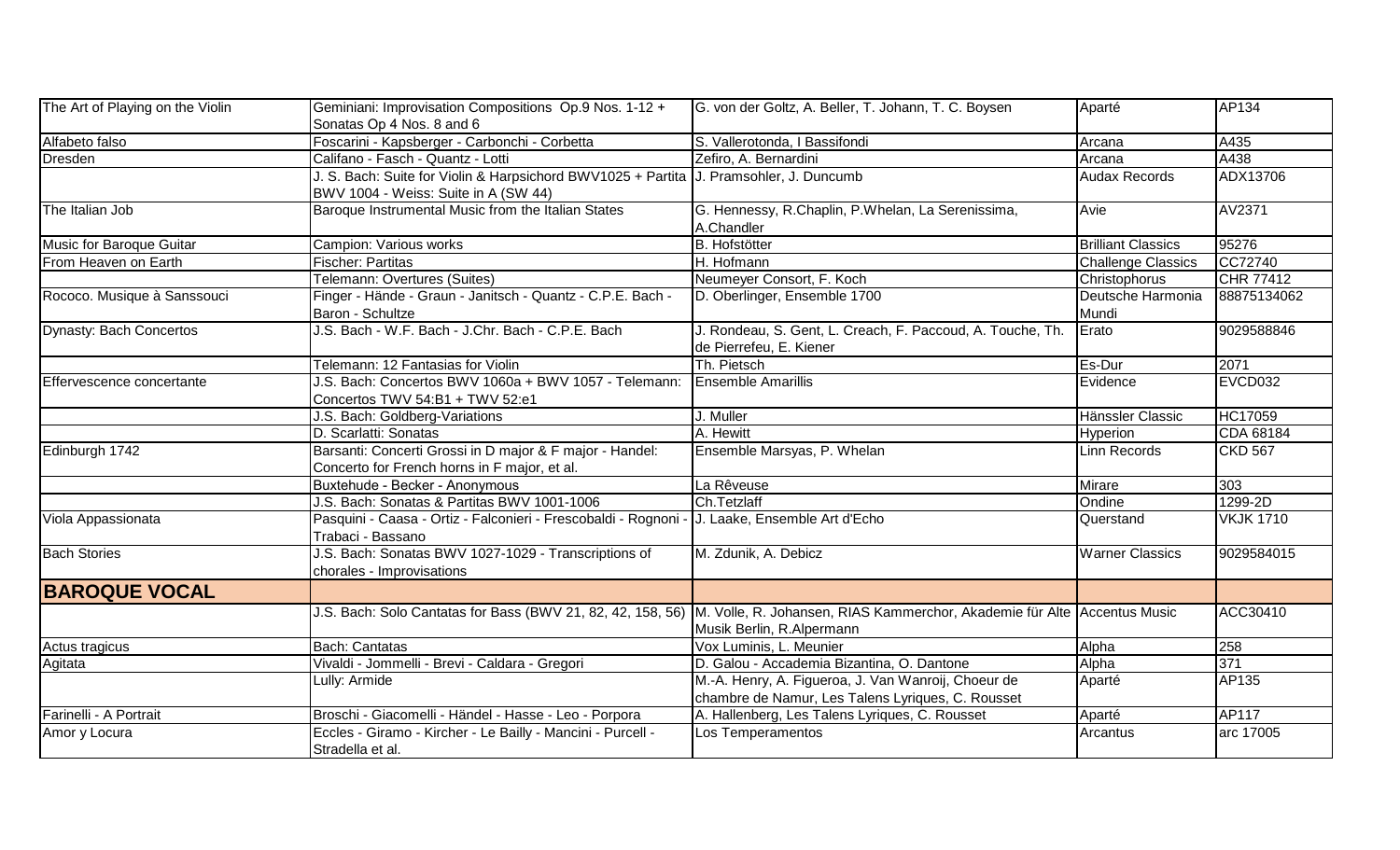| Heroines of Love and Loss                           | Kapsberger - Purcell - Vivaldi - Bennet - Strozzi - Piccinini -<br>Sessa - Caccini - Vizzana                                     | R. Hughes, M.Y. Brinkmann, J. Nordberg                                                                                                                                                                                | <b>BIS</b>             | 2248           |
|-----------------------------------------------------|----------------------------------------------------------------------------------------------------------------------------------|-----------------------------------------------------------------------------------------------------------------------------------------------------------------------------------------------------------------------|------------------------|----------------|
|                                                     | Purcell: Royal Welcome Songs for King James II                                                                                   | The Sixteen, H. Christophers                                                                                                                                                                                          | Coro                   | COR16151       |
|                                                     | Handel: Ottone                                                                                                                   | M.E.Cencic, L.Snouffer, P. Kudinov, Ann Hallenberg,<br>X.Sabata, A.Starushkevych, Il Pomo d'Oro, G.Petrou                                                                                                             | Decca                  | 4831814        |
|                                                     | Pergolesi: Adriano in Siria                                                                                                      | F. Fagioli, R. Basso, Y.Mynenko, D. Idrisova, J. Sancho, C.<br>Soyarsl, Capella Cracoviensis, J.Adamus                                                                                                                | Decca                  | 4830004        |
| Monteverdi - The other Vespers                      | Monteverdi - Palestrina - Gabrieli - Viadana - Deus in<br>adiutorium meum - Usper- Castello - Frescobaldi                        | I Fagiolini, R. Hollingworth                                                                                                                                                                                          | Decca                  | 4831654        |
| La storia di Orfeo                                  | Monteverdi - Sartorio - Rossi                                                                                                    | P. Jaroussky, E. Barath, Coro della Radiotelevisione svizzera, Erato<br>Barocchisti, D. Fasolis                                                                                                                       |                        | 190295851903   |
| The Händel Album                                    | Händel: Arias                                                                                                                    | P. Jaroussky, Artaserse                                                                                                                                                                                               | Erato                  | 190295774455   |
|                                                     | Mondonville: Isbé                                                                                                                | K. Watson, R. Van Mechelen, T. Dolié, C. Santon-Jeffery, A.<br>Buet, B. Folio Peres, R. Redmond, A.Argsyan, M. Komaromi,<br>Purcell Choir, Orfeo Orchestra, G.Vashegyi                                                | Glossa                 | GCD924001      |
| Johann Sebastian Bach - Cantatas for<br><b>Bass</b> | J.S. Bach: Cantatas Ich hatte viel Bekümmernis BWV 21 +<br>Ich will den Kreuzstab gerne tragen BWV 56 + Ich habe<br>genug BWV 82 | M. Goerne, Freiburger Barockorchester, G.von der Goltz                                                                                                                                                                | Harmonia Mundi         | HMM902323      |
|                                                     | Pergolesi: Stabat Mater - Bach: Cantatas BWV 54 & 170                                                                            | L. Crowe, T. Mead, La Nuova Musica, D. Bates                                                                                                                                                                          | Harmonia Mundi         | HMM907589      |
|                                                     | Charpentier: La Descente d'Orphée aux Enfers                                                                                     | Ensemble Correspondance, S. Daucé                                                                                                                                                                                     | Harmonia Mundi         | HMM902279      |
| Vespers 1610                                        | Monteverdi: Vespers                                                                                                              | J. Lunn, E. Brazil, A. Lyddon, R. McCleery, J. Ellicott, M.Long, Linn Records<br>N. Mulroy, P. Harris, P. Harvey, W. Gaunt, His Majestys<br>Sagbutts & Cornetts, Dunedin Consort, J. Butt                             |                        | <b>CKD 569</b> |
|                                                     | Bach: St Matthew Passion                                                                                                         | J. Gilchrist, S. Loges, H. Morrison, Z. Brookshaw, C.Ashley,<br>R. Mobley, E. Minney, H. Hymas, A. Riches, A.Ashworth, J.<br>Sells, Monteverdi Choir, Trinity Boys Choir, English Baroque<br>Soloists, J. E. Gardiner | Soli Deo Gloria        | <b>SDG725</b>  |
| <b>VOCAL RECITAL</b>                                |                                                                                                                                  |                                                                                                                                                                                                                       |                        |                |
|                                                     | Saint-Saëns: Melodies with Orchestra                                                                                             | Y. Beuron, T. Christoyannis, Orchestra Della Svizzera<br>Italiana, M. Poschner;                                                                                                                                       | Alpha                  | 273            |
| <b>Visions</b>                                      | Bizet - Bruneau - F. David - Février - Franck - B. Godard -<br>Halévy - Massenet - Niedermeyer - Saint-Saëns                     | V. Gens, Münchner Rundfunkorchester, H. Niquet                                                                                                                                                                        | Alpha                  | 279            |
| <b>Thousands of Miles</b>                           | Weill - Mahler-Werfel - Korngold - Zemlinsky                                                                                     | K. Lindsey, B. Trotignon                                                                                                                                                                                              | Alpha                  | 272            |
|                                                     | Saint-Saëns: Melodies                                                                                                            | T. Christoyannis, J. Cohen                                                                                                                                                                                            | Aparté                 | AP132          |
| Traumgekrönt                                        | R. Strauss - Berg - Schönberg                                                                                                    | H. E. Müller, J. Ruf                                                                                                                                                                                                  | Belvedere              | 8034           |
| Parfum                                              | Ravel - Debussy/Adams - Britten - Koechlin - Duparc                                                                              | C. Karg, Bamberger Symphoniker, D. Afkham                                                                                                                                                                             | <b>Berlin Classics</b> | 0300832 BC     |
| ost is my Quiet                                     | Purcell - Mendelssohn - Quilter                                                                                                  | C. Sampson, I. Davis, J. Middleton                                                                                                                                                                                    | <b>BIS</b>             | 2279           |
| Loves me  loves me not                              | Gluck - Mozart                                                                                                                   | C. Tilling, Musica Saeculorum, P. von Steinaecker                                                                                                                                                                     | <b>BIS</b>             | 2234           |
| Amor fatale                                         | Rossini: Arias                                                                                                                   | M. Rebeka, Münchner Rundfunkorchester, M. Armiliato                                                                                                                                                                   | <b>BR Klassik</b>      | 900321         |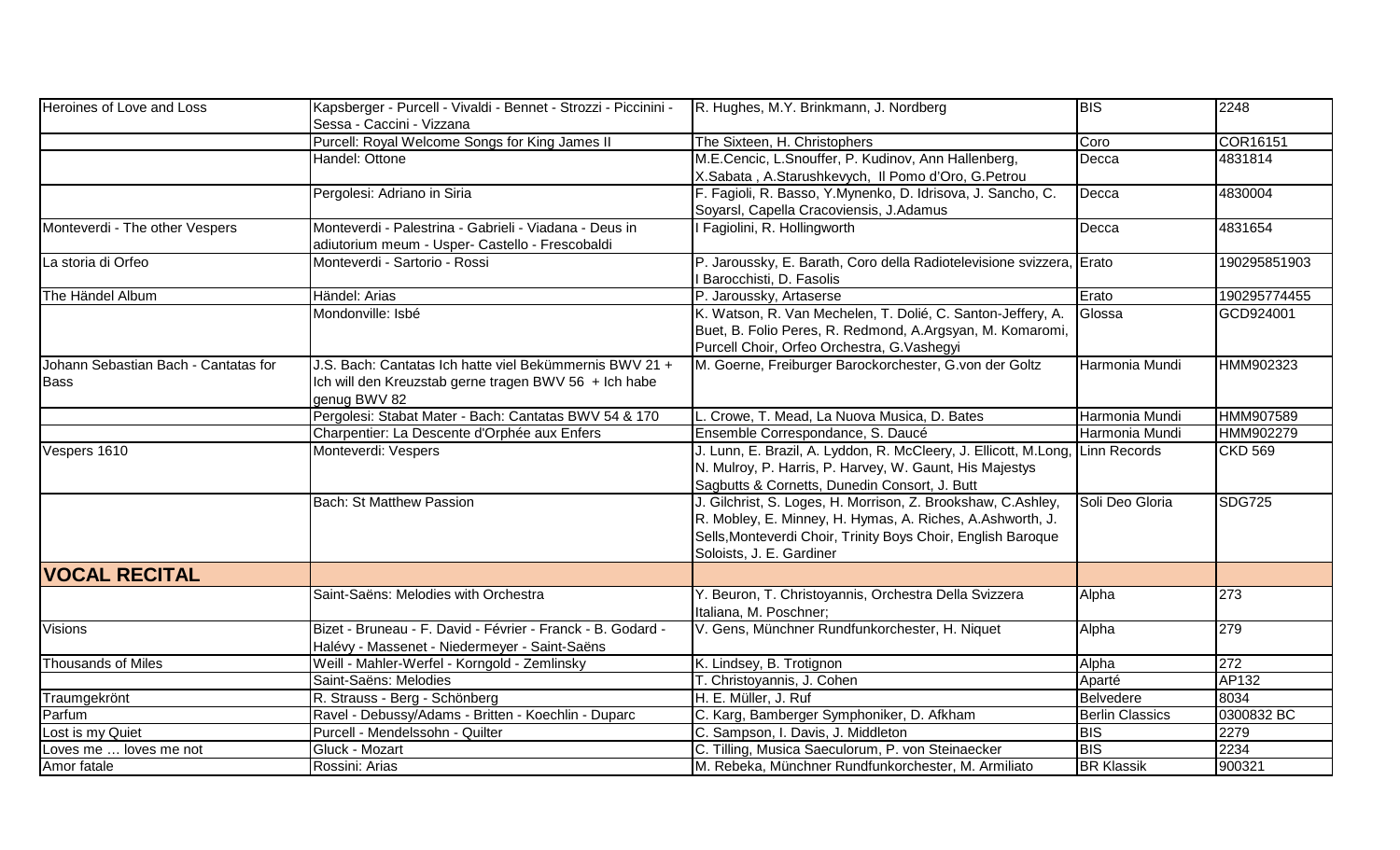| Der Einsame                            | Schubert                                                                                                                                                    | I. Arcayurek, S. Lepper                                                                                     | <b>Champs Hill</b>        | CHRCD133         |
|----------------------------------------|-------------------------------------------------------------------------------------------------------------------------------------------------------------|-------------------------------------------------------------------------------------------------------------|---------------------------|------------------|
|                                        | Rimsky-Korsakov: Romances                                                                                                                                   | M. Prudenskaya, C. Garben                                                                                   | cpo                       | 7777832          |
|                                        | Graun: Opera Arias                                                                                                                                          | J. Lezhneva, Concerto Köln, M. Antonenko                                                                    | Decca                     | 4831518          |
|                                        | Sviridov: Russia Cast Adrift                                                                                                                                | D. Hvorostovsky, St Petersburg State Symphony Orchestra,                                                    | <b>Delos</b>              | DE1631           |
|                                        |                                                                                                                                                             | Style of Five Ensemble, C. Orbelian                                                                         |                           |                  |
| All Who Wander                         | Mahler - Dvorak - Sibelius                                                                                                                                  | J. Barton, B. Zeger                                                                                         | Delos                     | DE3494           |
|                                        | Bizet - Boito - Donizetti - Gounod - Verdi                                                                                                                  | R. Villazon, I. Abdrazakov, Orchestre Métropolitain de                                                      | Deutsche                  | 4796901          |
|                                        |                                                                                                                                                             | Montréal, Y. Nézet-Seguin                                                                                   | Grammophon                |                  |
| Grand Opéra                            | Meyerbeer: Arias                                                                                                                                            | D. Damrau, Orchestre de l'Opéra de Lyon, E. Villaume                                                        | Erato                     | 9029584899       |
| Heroes in Love                         | Gluck: Arias                                                                                                                                                | S. Prina, laBarocca, R. Jais                                                                                | Glossa                    | GCD924101        |
| In Erlkönigs Reich                     | Loewe: Odins Meeresritt + Tom der Reimer et al. -                                                                                                           | D. Jerusalem, E. Schneider                                                                                  | Hänssler Classic          | HC17012          |
|                                        | Schubert: Erlkönig + Wie Ulfru fischt + Der Zwerg et al.                                                                                                    |                                                                                                             |                           |                  |
| Einsamkeit                             | Schumann: Songs                                                                                                                                             | M. Goerne, M. Hinterhäuser                                                                                  | Harmonia Mundi            | 902243           |
|                                        | Debussy: Songs                                                                                                                                              | E. Barath, E. Virag                                                                                         | Hungaroton                | <b>HCD 32795</b> |
| Hanns Eisler - Lieder Vol. 1           | Eisler: Songs and Ballads                                                                                                                                   | H. Falk, S. Schleiermacher                                                                                  | <b>MDG</b>                | 6132001          |
|                                        | Puccini: Complete Songs for Soprano and Piano                                                                                                               | K. Stoyanova, M. Prinz                                                                                      | <b>Naxos</b>              | 8.573501         |
| Shakespeare Songs                      | Berlioz - Brahms - Castelnuovo-Tedesco - Chausson - Fauré   I. Druet, A. Le Bozec<br>Gurney - Korngold - Poulenc - Schubert - Schumann -<br>Sibelius - Wolf |                                                                                                             | <b>NoMadMusic</b>         | <b>NMM038</b>    |
| Richard Strauss: Through Life and Love | R. Strauss: Lieder                                                                                                                                          | L. Alder, J. Middleton                                                                                      | <b>Orchid Classics</b>    | ORC100072        |
| Verismo                                | Puccini - Cilea - Mascagni - Catalani - Giordano                                                                                                            | K. Stoyanova, R.Nikoff, Münchner Rundfunkorchester,<br>P.Baleff                                             | Orfeo                     | C899171A         |
|                                        | Schubert: Winterreise - Mendelssohn - Scarlatti                                                                                                             | J. Prégardien, M. Gees                                                                                      | P.Rhéi                    | $\mathcal{R}$    |
| Mahler: Song Cycles                    | Mahler: Lieder                                                                                                                                              | A. Coote, Netherlands Philharmonic Orchestra, M.Albrecht                                                    | <b>Pentatone Classics</b> | PTC5186576       |
| Serenade                               | Bizet - Chabrier - Chausson - Gounod et al                                                                                                                  | T. Hampson, M. Pikulski                                                                                     | <b>Pentatone Classics</b> | PTC5186681       |
| Romantic Duets                         | Mendelssohn - Cornelius - Schumann                                                                                                                          | D. Fischer-Dieskau, J. Varady, H. Höll                                                                      | Profil                    | PH17028          |
| Fauré: The Complete Songs Volume 2     | Fauré: Songs                                                                                                                                                | S. Connolly, L. Anderson, J. Chest, N. Cliffe, I. Davies, B.<br>Johnson, J. Kelly, A. Murray, M. Martineau  | Signum                    | SIGCD472         |
|                                        | Brahms: Die schöne Magelone                                                                                                                                 | Ch. Gerhaher, G. Huber                                                                                      | Sony Classical            | 88985413122      |
| Russian Light                          | Glinka - Rimsky-Korsakov - Rachmaninov - Stravinsky -<br>Shostakovich                                                                                       | O. Peretyako, Ural Philharmonic Orchestra                                                                   | Sony Classical            | 88985352232      |
| Lieder an die Entfernte                | Schubert: An die ferne Geliebte - Schumann: Dichterliebe<br>et al.                                                                                          | G. Poplutz, H. Dumno                                                                                        | Spektral                  | SRL4-16153       |
| <b>CHORAL</b>                          |                                                                                                                                                             |                                                                                                             |                           |                  |
|                                        | Mozart: Mass C-Major                                                                                                                                        | C. Sampson, O. Vermeulen, M. Sakurada etc. Bach<br>Collegium Japan, M. Suzuki                               | <b>BIS</b>                | 2171             |
|                                        | Dvorak: The Spectre's Bride                                                                                                                                 | S. Saturova, P. Breslik, A. Plachetka, Wiener Singakademie,<br>ORF Radio-Symphonieorchester Wien, C.Meister | Capriccio                 | C5315            |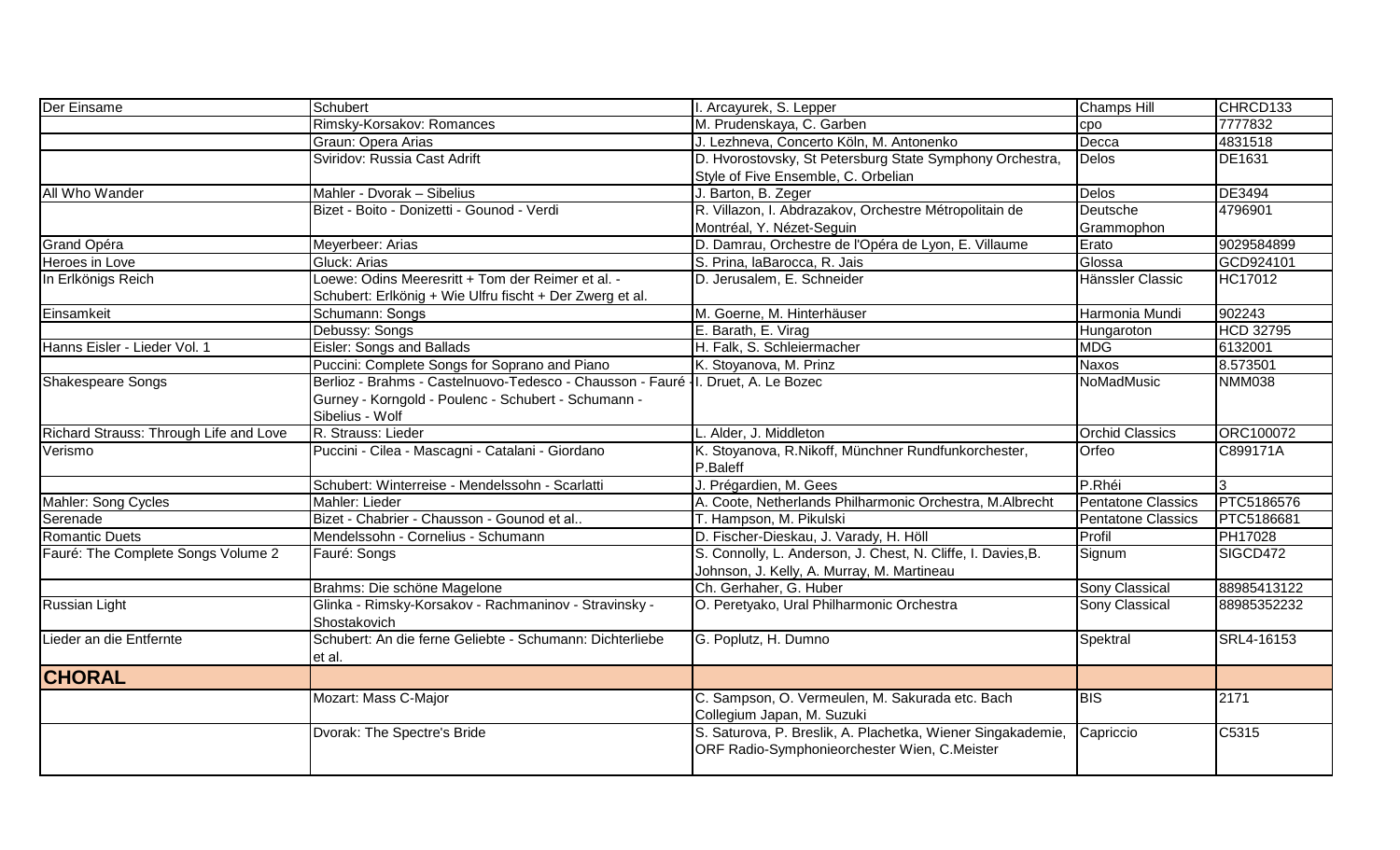|                                         | Nowowiejski: Quo vadis                                             | W. Chodowicz, R. Gierlach, W. Gierlach, S. Kaminski,               | cpo                         | 5550892          |
|-----------------------------------------|--------------------------------------------------------------------|--------------------------------------------------------------------|-----------------------------|------------------|
|                                         |                                                                    | Podlasie Opera and Philharmonic Choir, Poznan                      |                             |                  |
|                                         |                                                                    | Philharmonic Orchestra, L. Borowicz                                |                             |                  |
|                                         | Dvorak: Stabat Mater                                               | E. Nakamura, E. Kulman, M. Spyres, J. Park, Prague                 | Decca                       | 4831510          |
|                                         |                                                                    | Philharmonic Choir, Czech Philharmonic Orchestra,                  |                             |                  |
|                                         |                                                                    | J.Belohlavek                                                       |                             |                  |
|                                         | Mozart: Coronation Mass K 317 - Vesperae solennes de<br>confessore | Accentus, Insula Orchestra, L. Equibey                             | Erato                       | 9029587253       |
| <b>All-Night Vigil</b>                  | Rachmaninov: Vespers op. 37                                        | MDR Rundfunkchor, R. Joost                                         | Genuin                      | <b>GEN 17476</b> |
|                                         | Beethoven: Missa Solemnis                                          | C. Sampson, M. Beate Kielland, T. Walker, D. Wilson-               | Glossa                      | GCD921124        |
|                                         |                                                                    | Johnson, Capella Amsterdam, Orchestra of the Eighteenth            |                             |                  |
|                                         |                                                                    | Century, D. Reuss                                                  |                             |                  |
| Norge mitt Norge                        | Comnæs - Evensen - Grieg - Selmer - Svendsen                       | Royal Norwegian Air Force Band, Christiania Mannskor, L.A.         | Lawo                        | <b>LWC1121</b>   |
|                                         |                                                                    | Pedersen                                                           |                             |                  |
|                                         | Verdi: Messa da Requiem                                            | E. Grimaldi, D. Barcellona, F. Meli, M. Pertusi, London            | <b>LSO Live</b>             | <b>LSO0800</b>   |
|                                         |                                                                    | Symphony Chorus & Orchestra, G.Noseda                              |                             |                  |
| Reger: The Works for Men's Choir Vol. 2 | Reger: Various works arranged for men's choir                      | Ensemble Vocapella Limburg, T. Meister                             | Rondeau                     | <b>ROP6127</b>   |
|                                         | Haydn: The Seasons                                                 | C. Sampson, J. Ovenden, A. Foster-Williams, Wroclaw                | Signum                      | SIGCD480         |
|                                         |                                                                    | Baroque Orchestra, Gabrieli Consort and Players,                   |                             |                  |
|                                         |                                                                    | P.McCreesh                                                         |                             |                  |
| <b>OPERA</b>                            |                                                                    |                                                                    |                             |                  |
|                                         | Mozart: Don Giovanni                                               | J. Bou, R. Gleadow, M. Papatanasiu, J. Boulianne, J.Behr, A. Alpha |                             | 379              |
|                                         |                                                                    | Grevelius, Le Cercle de l'Harmonie, J. Rhorer                      |                             |                  |
|                                         | Paisiello: La Semiramide in villa                                  | C. Lippo, I. Molinari, F. Perillo, P. Arcamone, Giovanni           | Bongiovanni                 | GB2486-87        |
|                                         |                                                                    | Paisiello Festival Chamber Orchestra, G.di Stefano                 |                             |                  |
|                                         | Ravel: L'heure espagnole (+ Chabrier: Espana)                      | G. Arquez, J. Behr, M. Vidal, A. Duhamel, Münchner                 | <b>BR Klassik</b>           | 900317           |
|                                         |                                                                    | Rundfunkorchester, A. Fisch                                        |                             |                  |
|                                         | R. Strauss: Der Rosenkavalier                                      | C. Nylund, P. Murrihy, H.-E. Müller, P. Rose, M. Gantner,          | <b>Challenge Classics</b>   | CC 72741         |
|                                         |                                                                    | Netherlands Philhamonic Orchestra, M. Albrecht                     |                             |                  |
|                                         | Puccini: Manon Lescaut                                             | A. Netrebko, Y. Eyvazov, A. Pina, C. Chausson, B. Bernheim,        | <b>Deutsche</b>             | 4796828          |
|                                         |                                                                    | Wiener Staatsopernchor, Münchner Rundfunkorchester, M.             | Grammophon                  |                  |
|                                         |                                                                    | Armiliato                                                          |                             |                  |
|                                         | Donizetti: Rosmonda d'Inghilterra                                  | J. Pratt, E. Mei, D. Schmunck, N. Ulivieri, R. Lupinacci,          | Dynamic                     | <b>CDS7757</b>   |
|                                         |                                                                    | Donizetti Opera Chorus & Orchestra, S. Rolli                       |                             |                  |
|                                         | Saint-Saëns: Proserpine                                            | V. Gens, M.A. Henry, F. Antoun, A. Foster-Williams,                | Ediciones Singulares ES1027 |                  |
|                                         |                                                                    | J.Teitgen, Münchner Rundfunkorchester, Flemish Radio               |                             |                  |
|                                         |                                                                    | Choir, U. Schirmer                                                 |                             |                  |
|                                         | Méhul: Uthal                                                       | K. Deshayes, Y. Beuron, S. Droy, R. van Mechelen, Choeur           | Ediciones Singulares ES1026 |                  |
|                                         |                                                                    | de Chambre de Namur, Les Talens Lyriques, Chr. Rousset             |                             |                  |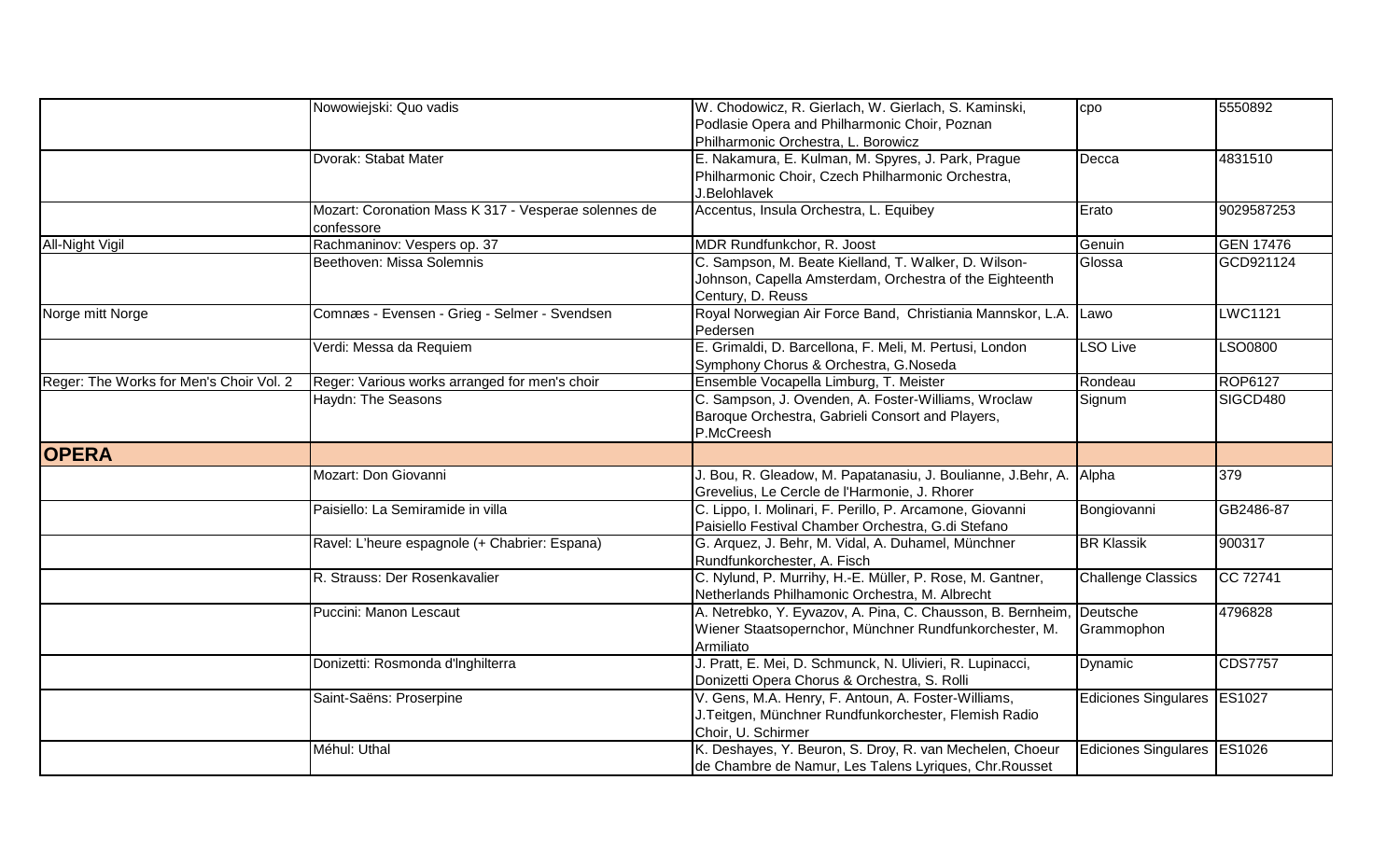|                             | Godard: Dante                                                                                              | E.Montvidas, V. Gens, J.F. Lapointe, R. Frenkel, A. Foster-       | Ediciones Singulares   ES1029 |                   |
|-----------------------------|------------------------------------------------------------------------------------------------------------|-------------------------------------------------------------------|-------------------------------|-------------------|
|                             |                                                                                                            | Williams, D. Axentii, A. Lepri Meyer, Chor des Bayerischen        |                               |                   |
|                             |                                                                                                            | Rundfunks, Münchner Rundfunkorchester, U.Schirmer                 |                               |                   |
|                             | Ravel: L'Enfant et les Sortilèges - Debussy: L'Enfant prodigue R. Alagna, S. Devielhe, C. Briot, J. Devos, |                                                                   | Erato                         | 9029589692        |
|                             |                                                                                                            | N.Stutzmannn, Radio France Philharmonic, M. Franck                |                               |                   |
|                             | Lisinski: Love and Malice                                                                                  | G. Surian, E. Novak, L. Kosavic, D. Dorotic, M. Bokun, S.         | <b>HRT</b>                    | <b>HRT 023</b>    |
|                             |                                                                                                            | Surian, Croatian Radiotelevision choir and Symphony               |                               |                   |
|                             |                                                                                                            | Orchestra, M. Tarbuk                                              |                               |                   |
|                             | Beydts: La Société Anonyme des Messieurs Prudents                                                          | . Druet, J. Billy, M. Vidal, T. Dolié, D. Coté, Orchestre         | Klarthe                       | KLA040D           |
|                             |                                                                                                            | Régional Avignon-Provence, S. Jean                                |                               |                   |
|                             | Debussy: Pelléas et Mélisande                                                                              | C. Gerhaher, M. Kozena, B. Fink, F.-J. Selig, G. Finley,          | <b>LSO Live</b>               | LSO0790           |
|                             |                                                                                                            | London Symphony Orchestra, S. Rattle                              |                               |                   |
|                             | Rossini: Adelaide di Borgogna                                                                              | M. Gritskova, E. Sadovnikova, M. Zubieta, G. Vlad, Camerata Naxos |                               | 8.660401-02       |
|                             |                                                                                                            | Bach Choir Poznań, Virtuosi Brunensis, L.Acocella                 |                               |                   |
|                             | Martinu: The Greek Passion                                                                                 | R. Romei, D. Kaiser, M. Butter, W. Zelinka u.a., Chor &           | Oehms Classics                | <b>OC967</b>      |
|                             |                                                                                                            | Extrachor der Oper Graz, Chor der Kunstuniversität, Grazer        |                               |                   |
|                             |                                                                                                            | Philharmonisches Orchester, D. Kaftan                             |                               |                   |
|                             | Stravinsky: Le Rossignol - Pribautki: Deux Poèmes de Paul                                                  | M. Prudenskaya, M. Sokolova, E. Akimov, V. Vaneev, WDR            | Orfeo                         | C919171A          |
|                             | Verlaine                                                                                                   | Sinfonieorchester, WDR Rundfunkchor, JP.Saraste                   |                               |                   |
|                             | Wagner: Lohengrin                                                                                          | K. F. Vogt, C. Nylund, K. Dalayman, E. Nikitin, Netherlands       | <b>RCO Live</b>               | RCO17002          |
|                             |                                                                                                            | Radio Choir, Dutch National Opera Chorus, Royal                   |                               |                   |
|                             |                                                                                                            | Concertgebouw Orchestra, M. Elder                                 |                               |                   |
|                             | Mozart: Il Sogno di Scipione                                                                               | S. Jackson, K. Ek, S. Mafi, K Adam, R. Murray, C. Skerath,        | Signum                        | SIGCD 499         |
|                             |                                                                                                            | The Orchestra of Classical Opera, I. Page                         |                               |                   |
| <b>SOLO INSTRUMENT</b>      |                                                                                                            |                                                                   |                               |                   |
|                             | Beethoven: Piano Sonatas (Pathétique, Moonlight Sonata,                                                    | S. Kim                                                            | <b>Accentus Music</b>         | ACC30409          |
|                             | Appassionata)                                                                                              |                                                                   |                               |                   |
|                             | Beethoven: Diabelli Variations                                                                             | F. Gorini                                                         | Alpha                         | 296               |
|                             | Chopin: Nocturnes Nos. 1-21                                                                                | N. Goerner                                                        | Alpha                         | 359               |
| Chopin Recital 3            | Chopin: Polonaise-Fantaisie op. 61 + Nocturne Op.9/3 +                                                     | J. Fialkowska                                                     | Atma Classique                | <b>ACD2 2728</b>  |
|                             | Nocturne Op 15/2, et al.                                                                                   |                                                                   |                               |                   |
| Etrangeté                   | Scriabin: Piano Sonatas No. 2, 5, 10 + Poèmes op. 32, 36                                                   | Y. Gil                                                            | bastille musique              | bm 5              |
|                             | (Satanique), 41, 61 (Nocturne), 63, 72 (Vers la flamme)                                                    |                                                                   |                               |                   |
| A la russe                  | Rachmaninov - Tchaikovsky - Stravinsky - Balakirev                                                         | A. Kantorow                                                       | <b>BIS</b>                    | 2150              |
| Reicha Rediscovered, Vol. 1 | Reicha: Grande Sonate - Practische Beispiele (No. 4                                                        | I.Illic                                                           | Chandos                       | <b>CHAN 10950</b> |
|                             | Fantaisie sur un seul accord - No. 7 Capriccio - No. 20                                                    |                                                                   |                               |                   |
|                             | Harmonie) - Sonate in F-Dur über ein Thema von Mozart -                                                    |                                                                   |                               |                   |
|                             | Étude op. 97/1                                                                                             |                                                                   |                               |                   |
|                             | Gade: Piano works                                                                                          | M. Shirinyan                                                      | Dacapo                        | 8226122           |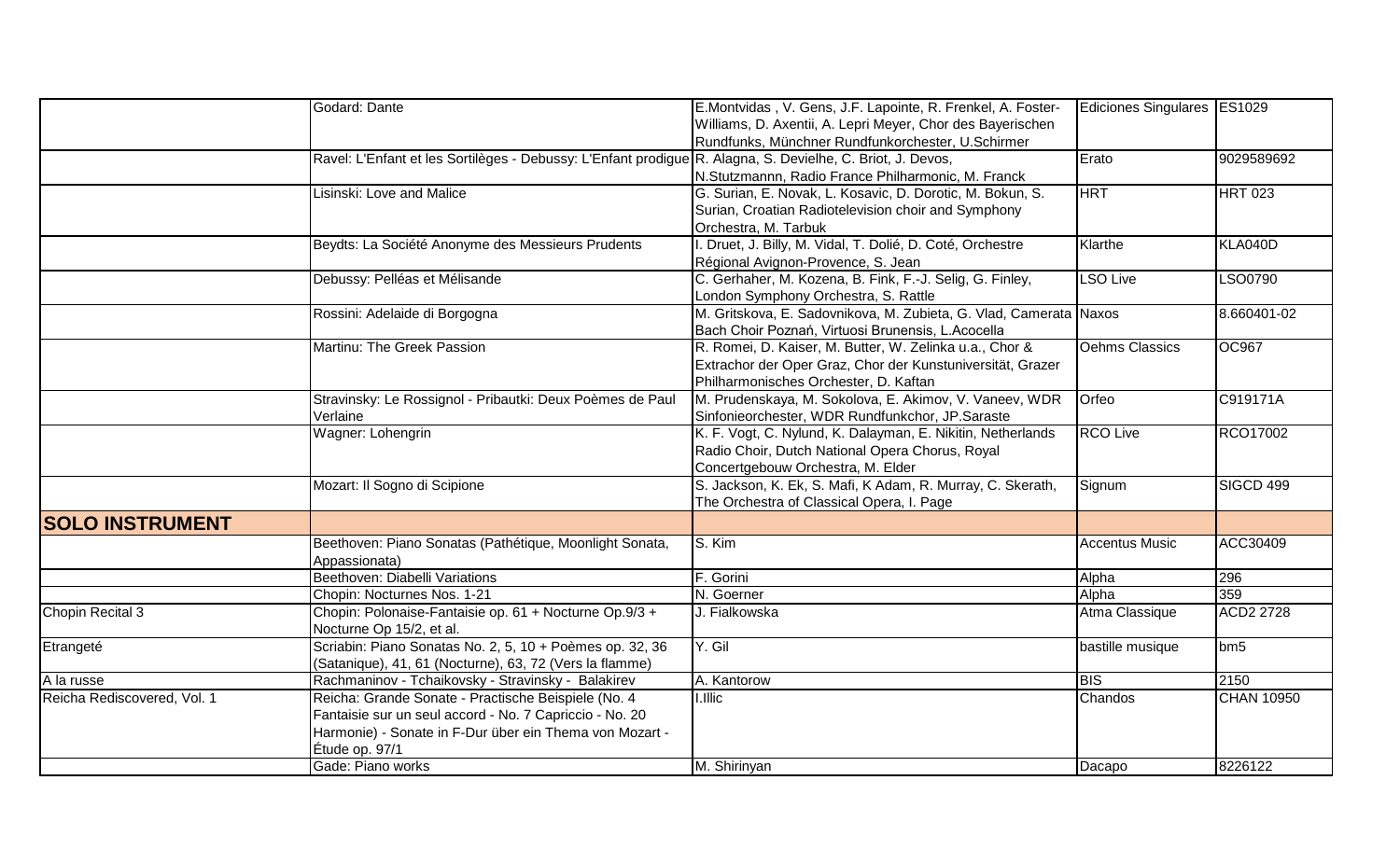|                                           | Brahms: Piano Sonata No. 3 + Klavierstücke Op. 76 +<br>Pieces Op. 116 + Intermezzi Op. 117                                                                        | N. Freire                             | Decca                  | 4832154         |
|-------------------------------------------|-------------------------------------------------------------------------------------------------------------------------------------------------------------------|---------------------------------------|------------------------|-----------------|
|                                           | Schubert: Piano Sonatas D 959 & D 960                                                                                                                             | $\overline{K}$ . Zimerman             | Deutsche<br>Grammophon | 4797588         |
|                                           | Beethoven: Piano Sonatas Nos 3, 14, 23, 26, 32 + Variations E. Kissin<br><b>WoO 80</b>                                                                            |                                       | Deutsche<br>Grammophon | 479 7581        |
| Chopin: Late Works                        | Chopin: Barcarole + 3 Mazurkas + Polonaise-Fantasie et al.                                                                                                        | M. Pollini                            | Deutsche<br>Grammophon | 94796127        |
| Espressione                               | Haydn: Sonata Hob. XVI:46 - Chopin, Barcarolle + Waltz op.<br>18 + Polonaise-Fantaisie op. 61 + Lento con gran<br>espressione op. posth. - Scriabin: Sonata No. 2 | L. Krupinski                          | Dux                    | 1375            |
| Tangere                                   | C.P.E. Bach                                                                                                                                                       | A. Lubimov                            | <b>ECM</b>             | 4763652         |
| Voyages - Organ transcriptions            | Khachaturian - Falla - Mendelssohn - J.S. Bach - Liszt -<br>Wagner - Chopin - Rimsky-Korsakov - Debussy - Fauré -<br>Saint-Saëns                                  | O. Latry                              | Erato                  | 9029588850      |
|                                           | Schubert: Piano Sonatas Nos. 13 & 21                                                                                                                              | J. Perianes                           | Harmonia Mundi         | HMM902282       |
|                                           | Liszt - Tausig: Faust Symphony                                                                                                                                    | I. Lajko                              | Hungaroton             | <b>HCD32792</b> |
| Debussy: Piano Music                      | Debussy: Masques + Images pour piano + Estampes-<br>Children's Corner                                                                                             | S. Osborne                            | Hyperion               | CDA68161        |
| William Youn Plays Mozart Sonatas, Vol. 5 | Mozart: Piano Sonatas Nos. 6, 7 & 14 + Fantasia in C minor<br>K. 475                                                                                              | W. Youn                               | Oehms Classics         | OC1857          |
| Life, Love & Afterlife: A Liszt Recital   | Liszt: Piano works                                                                                                                                                | D.Lazic                               | <b>Onyx</b>            | 4179            |
| 1905 Impressions                          | Ravel: Miroirs - Debussy - Images I - Albeniz: Iberia III                                                                                                         | F. Azzuro                             | Paraty                 | 1162124         |
| <b>Turning Point</b>                      | Rachmaninov: Morceaux de Salon + Variations on a Theme<br>of Chopin                                                                                               | E. Litvintseva                        | Profil                 | PH17032         |
|                                           | Sibelius: Pieces for Piano                                                                                                                                        | .O. Andsnes                           | Sony Classical         | 88985408502     |
| Sequenza                                  | Bacewicz: Sonate 1958 - Berio: Sequenza - Brustad:<br>Eventyrsuite - Penderecki: Cadenza - Opalka: Fil d'araignée -<br>Przybylski: Up - Ysaÿe: Sonata No. 6       | J. Wawrowski                          | <b>Warner Classics</b> | 2564650656      |
| <b>CHAMBER MUSIC</b>                      |                                                                                                                                                                   |                                       |                        |                 |
| Major, minor                              | Beethoven: String Quartet op. 95 - Schubert: String<br>Quartet D. 887                                                                                             | <b>Oslo String Quartet</b>            | $\overline{2L}$        | 2L135SABD       |
| <b>Homunculus</b>                         | Salonen: Homunculus - Ligeti: String Quartet No. 1 - Britten:<br>String Quartet No. 3                                                                             | <b>Kamus Quartet</b>                  | Alba Records           | ABCD 409        |
|                                           | Fauré: Violin Sonatos Nos.1 &2 - Franck: Violin Sonata in<br>A major                                                                                              | T. Papavrami, N. Goerner              | Alpha                  | 271             |
|                                           | Bartok: String Quartet No. 1 - Janacek: String Quartet No. 2 - Quatuor Voce<br>Schulhoff: 5 Pieces for String Quartet                                             |                                       | Alpha                  | 268             |
|                                           | Tchaikovsky: String Quartet No. 1 + Souvenir de Florence                                                                                                          | Novus Quartet, L.Berthaud, O.Gaillard | Aparté                 | AP154           |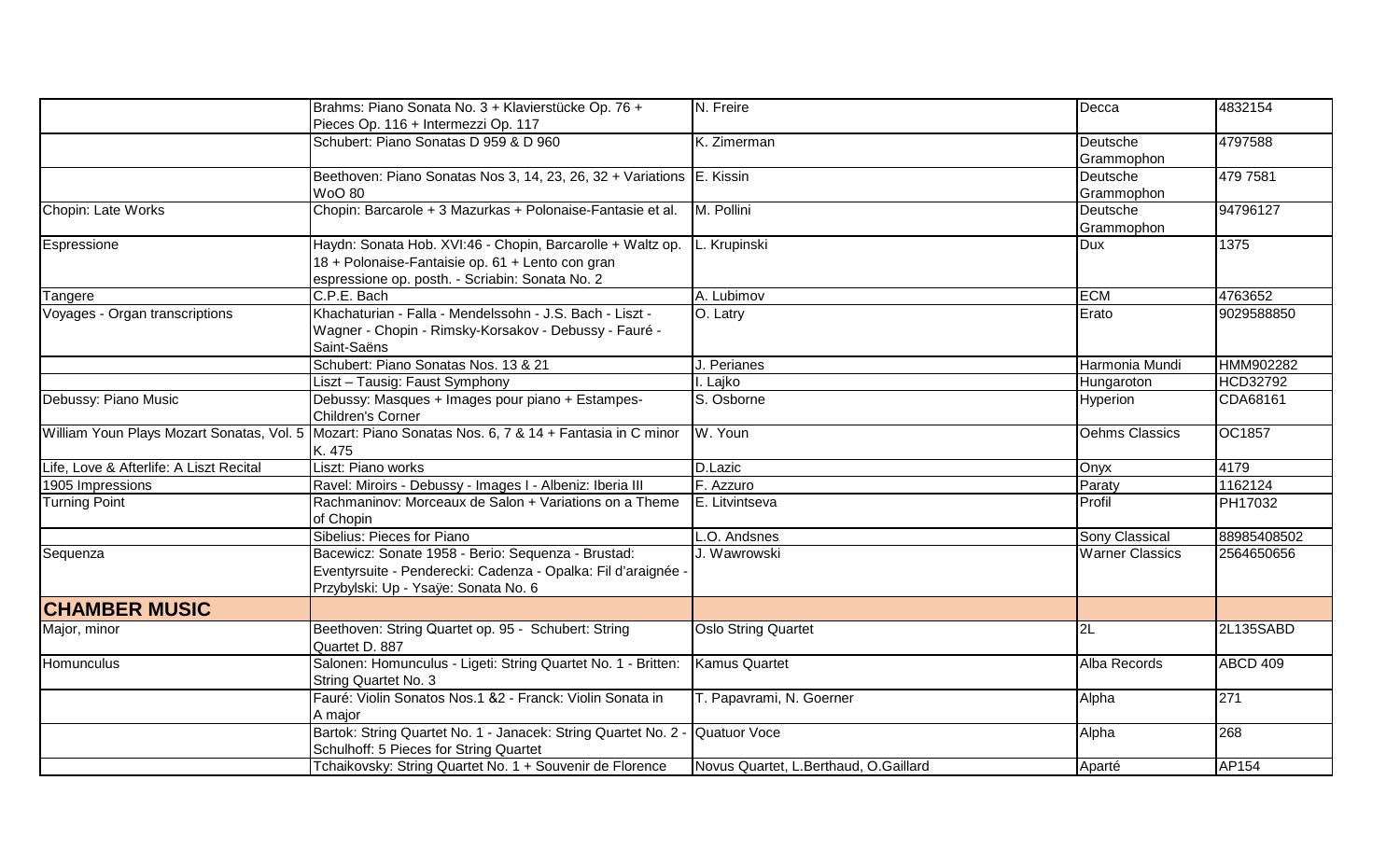| <b>Reflets</b>                                             | Catoire - Tchaikovsky - Rachmaninov - Boulanger - Fauré - F. Rudin, F. Noack<br>Ravel                  |                                                                                                                  | <b>Ars Produktion</b>         | ARS38235         |
|------------------------------------------------------------|--------------------------------------------------------------------------------------------------------|------------------------------------------------------------------------------------------------------------------|-------------------------------|------------------|
| Ludwig van Beethoven: Complete String<br>Quartets Vol. VII | Beethoven: Quartets op. 18/2 & op. 59/3                                                                | Quartetto di Cremona                                                                                             | Audite                        | 92689            |
| Ludwig van Beethoven: Complete String                      | Beethoven: Quartets op. 18/3 & op. 74                                                                  | Quartetto di Cremona                                                                                             | Audite                        | 92.688           |
| Quartets Vol. VIII                                         |                                                                                                        |                                                                                                                  |                               |                  |
|                                                            | Brahms: String Sextets Nos. 1 & 2                                                                      | Mandelring Quartett, R. Glassl, W. E. Schmidt                                                                    | Audite                        | 97.715           |
| Crossing the Line                                          | Szymanowski: Myths & Romance - Franck: Violin Sonata                                                   | F. Pietsch, D. Eisinger                                                                                          | Audite                        | 97.726           |
| Ludwig van Beethoven: Piano Trios (Vol.4)                  | Beethoven: Piano Trios No. 4 (Gassenhauer) & Op. 38                                                    | Swiss Piano Trio                                                                                                 | Audite                        | 97.695           |
| <b>Complete Works for String Trio</b>                      | Milhaud & Martinu: String Trios                                                                        | Jacques Thibault Trio                                                                                            | Audite                        | 97.727           |
| Landscapes                                                 | Bartok - Haydn - Pärt - Takemitsu                                                                      | <b>Schumann Quartet</b>                                                                                          | <b>Berlin Classics</b>        | 0300836BC        |
|                                                            | Arnold - Françaix - Hindemith - Nielsen                                                                | Variation5                                                                                                       | <b>Berlin Classics</b>        | 0300974BC        |
| Stravinsky: Music for Violin, Vol. 1                       | Stravinsky: Works for violin                                                                           | I. Gringolts, P. Laul                                                                                            | <b>BIS</b>                    | 2245             |
| Fauré: The Complete music for cello &<br>piano             | Fauré: Romance + Papillon Op. 77 + Cello Sonatas Nos. 1 &  A. Brantelid, B. Forsberg                   |                                                                                                                  | <b>BIS</b>                    | 2220             |
|                                                            | Ornstein: Violin sonatas + Hebraic fantasy                                                             | F. Parrino, S. Parrino, M. Renier                                                                                | <b>Brilliant Classics</b>     | 95079            |
| <b>Complete Chamber Music for Clarinet</b>                 | Hindemith: Works for clarinet                                                                          | D. Bandieri, M. Fossi, D. Ceccanti, V. Ceccanti, M.-A.<br>Bonanomi, A. Grytsayenko, J. Marosi, Quartetto Savinio | <b>Brilliant Classics</b>     | 95295            |
| <b>Voices of Defiance</b>                                  | Ullmann: String Quartet No. 3 - Shostakovich: String Quartet<br>No. 2 - Laks: String Quartet No. 3     | Dover Quartet                                                                                                    | Cedille Records               | CDR 90000 173    |
|                                                            | Mahler: Symphony No. 4 (Chamber version K. Simon) -<br>Schnabel: Songs                                 | R. Harnisch, Sopran, MythenEnsembleOrchestral,<br>Gr.Contratto                                                   | Claves                        | 50-1709          |
| <b>Russian Works for Piano Four Hands</b>                  | Stravinsky - Rachmaninov - Tchaikovsky                                                                 | P. Hill, B. Frith                                                                                                | Delphian                      | <b>DCD34191</b>  |
| Preghiera                                                  | Rachmaninov: Piano Trios                                                                               | G. Kremer, G. Dirvanauskaite, D. Trifonov                                                                        | <b>Deutsche</b><br>Grammophon | 4796979          |
|                                                            | Arensky: Piano Trios Nos. 1 & 2                                                                        | The Wilkomirski Trio                                                                                             | Dux                           | 1320             |
|                                                            | Brahms: String Sextets Nos. 1 & 2                                                                      | R. Capucon, Chr. Koncz, G. Caussé, M. Chilemme, G.<br>Capucon, C. Hagen                                          | Erato                         | 90295888374      |
|                                                            | Beethoven: String Quartets Nos. 9 & 14                                                                 | <b>Aris Quartett</b>                                                                                             | Genuin                        | <b>GEN17478</b>  |
| Gegenwelten                                                | Prokofiev: Violin Sonata No. 1 - Schubert: Fantasie for Violin S. Christian, L. Grigorian<br>and Piano |                                                                                                                  | Genuin                        | <b>GEN17472</b>  |
|                                                            | Krasa: String Quartet No. 2 - Tansman: Triptyque - Krenek:<br>String Quartet No. 5                     | <b>Adamas Quartet</b>                                                                                            | Gramola                       | 99109            |
|                                                            | Franck: Violin Sonata in A major - Chausson: Concert in D<br>major, Op. 21                             | I. Faust, A. Melnikov, Salagon Quartet                                                                           | Harmonia Mundi                | <b>HMM902254</b> |
| <b>Bel Canto</b>                                           | Bellini - Donizetti - Mazas - Ney - Vieuxtemps                                                         | A. Tamestit, C. Tiberghien                                                                                       | Harmonia Mundi                | <b>HMM902277</b> |
|                                                            | Dvorak: Trios op. 65 & 90                                                                              | <b>Trio Wanderer</b>                                                                                             | Harmonia Mundi                | HMM902248        |
|                                                            | Ysaÿe - Chausson - Bouchkov                                                                            | M. Bouchkov, G. Dubko                                                                                            | Harmonia Mundi                | HMN916106        |
| The Great Fugue                                            | Schumann - Schubert - Mozart - Beethoven                                                               | I. Simon, D. Varjen                                                                                              | Hungaroton                    | <b>HCD 32797</b> |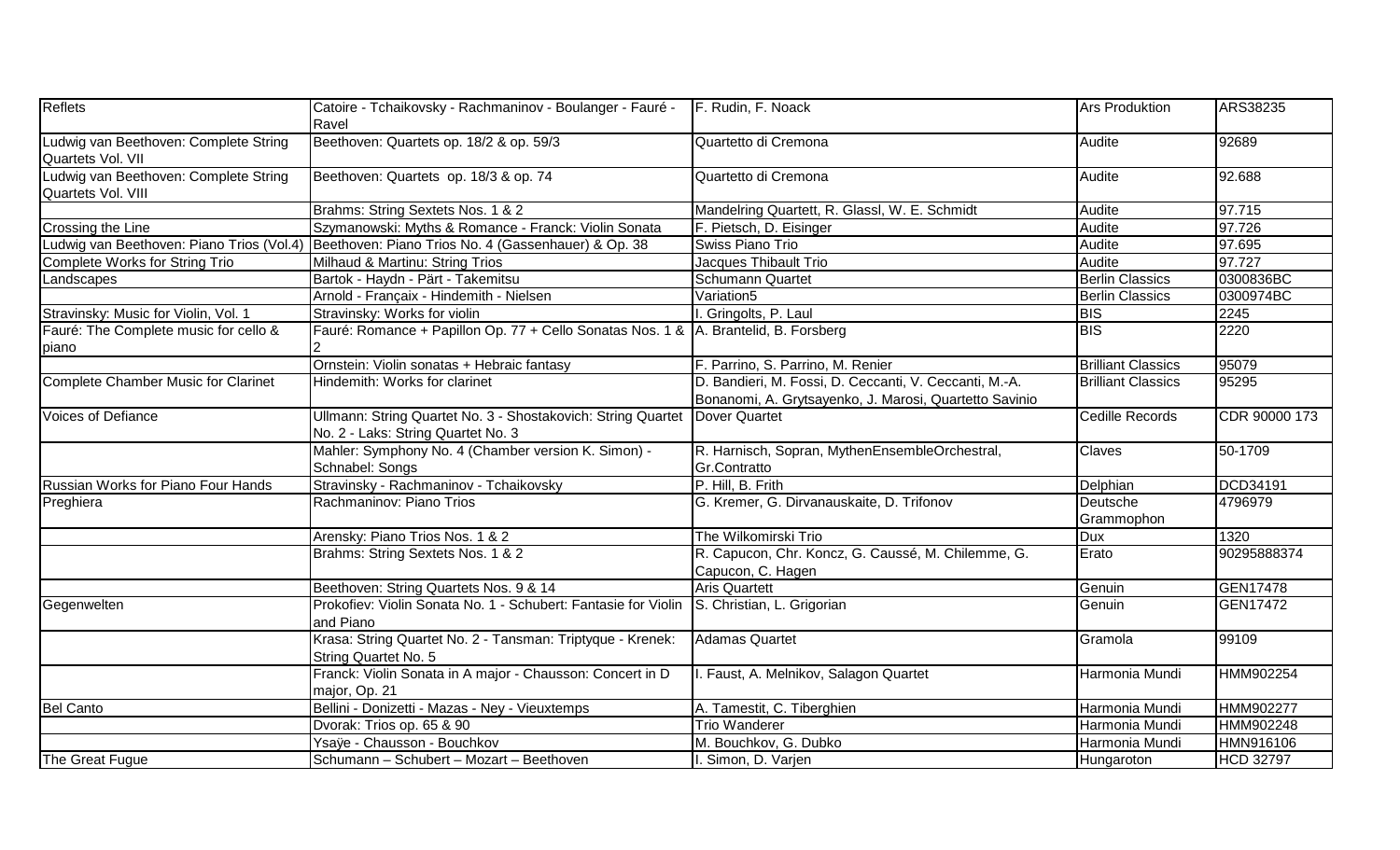| Mozart: Violin Sonatas Volume 4      | Mozart: Violin Sonatas K377, K8, K303, K403, K13, K28,<br>KV26, K378                                                             | A. Ibragimova, C. Tiberghien                                                            | Hyperion                       | CDA68164        |
|--------------------------------------|----------------------------------------------------------------------------------------------------------------------------------|-----------------------------------------------------------------------------------------|--------------------------------|-----------------|
| <b>Rostropovich Encores</b>          | Chopin - Debussy - Popper - Prokofiev - Rachmaninov -<br>Ravel - Rostropovich - Scriabin - Sinding - Stravinsky                  | A. Gerhardt, M. Becker                                                                  | Hyperion                       | CDA68136        |
| Lyrical Journey                      | G. Lekeu: Violin Sonata - Melodie an einem Grab -<br>R.Strauss: Violin Sonata - Epheu                                            | R. Kolly d'Alba, C. Chamorel                                                            | Indésens                       | INDE098         |
|                                      | Beethoven: Trio op. 3, Serenade op. 8                                                                                            | <b>Ssens Trio</b>                                                                       | Lawo                           | <b>LWC 1122</b> |
|                                      | Schumann: Violin Sonatas No. 1 & 2 - Fünf Stücke im<br>Volkston                                                                  | A. Engegard, N. A. Mortensen                                                            | Lawo                           | <b>LWC 1110</b> |
|                                      | Napravník: Piano Trios Nos. 1 & 2 + Mélancolie                                                                                   | Spyros Piano Trio                                                                       | <b>MDG</b>                     | 9031996         |
|                                      | Dohnanyi: Piano Quintet No. 1 - Tanejev: Piano Quintet op.<br>30                                                                 | W. Han, A. Sitkovetsky, N. Dautricourt, A. Sussman, S. Lee,<br>Ph. Neubauer, D. Finckel | Music@Menlo Live               | 5373828962      |
| Astor Piazzolla - Legacy             | Piazzolla: Various works                                                                                                         | T. Cotik, T. Lin, J. Kipperman, A. Wadner, B. Loudis, A.<br>Lerida                      | <b>Naxos</b>                   | 8.573789        |
|                                      | Haydn: String Quartet Op. 20 No. 3 - Schubert: String Quartet Tetzlaff Quartet<br>No. 15                                         |                                                                                         | Ondine                         | ODE12932        |
| Company                              | Glass: String Quartet No.2 (Company) - Vasks: String<br>Quartet No.4 - Pärt: Summa - Ucarsu: String Quartet No.2<br>(The Untold) | <b>Borusan Quartet</b>                                                                  | Onyx                           | 4171            |
|                                      | Rachmaninov: Piano Trios Nos. 1 & 2                                                                                              | L. de la Salle, B. Niziol, C. Herrmann                                                  | Philharmonia<br>Records Zurich | <b>PHR0107</b>  |
| <b>Russian Ballet Transcriptions</b> | Stravinsky - Borodin - Tchaikovsky - Khachaturian                                                                                | C. Katsaris, E. Hirose                                                                  | Piano 21                       | P21056-N        |
| Subito!                              | Grieg - V. Williams - Lutoslawski - Wieniawski                                                                                   | J. Hwang, Ch. Matthews                                                                  | Signum                         | SIGCD486        |
|                                      | Dohnanyi: Being Earnest - Piano Quintet No. 2 - Sextet op.<br>37                                                                 | <b>Ensemble Raro</b>                                                                    | Solo Musica                    | <b>SM250</b>    |
| <b>Russian Treasures</b>             | Glazunov: 5 Novelettes - Titz: String Quartet No.3 -<br>Tchaikovsky: String Quartet                                              | casalQuartett                                                                           | Solo Musica                    | <b>SM241</b>    |
|                                      | Brahms: Piano Trio Nos. 2, 3, 1                                                                                                  | L. Kavakos, Y.Y. Ma, E. Ax                                                              | Sony Classical                 | 88985407292     |
|                                      | Rachmaninov - Prokofiev: Cello Sonatas                                                                                           | N. Kotova, F. Bidini                                                                    | <b>Warner Classics</b>         | 9029592460      |
| <b>CONCERTOS</b>                     |                                                                                                                                  |                                                                                         |                                |                 |
|                                      | Rachmaninov: Piano Concerto No. 2 + Paganini Rhapsody                                                                            | A. Vinnitskaya, NDR Elbphilharmonie Orchestra, K.Urbanski                               | Alpha                          | 275             |
|                                      | J.S. Bach: Piano Concertos BWV 1055 & 1056 -<br>Mendelssohn: Concerto for piano, violin and strings                              | S. Weyer, Klavier, O. Pak, Berliner Camerata                                            | <b>Ars Produktion</b>          | 38223           |
|                                      | Prokofiev: Violin Concertos Nos. 1 & 2                                                                                           | Fr.Pietsch, Deutsches Symphonie-Orchester Berlin,<br>C.Macelaru                         | Audite                         | 97.733          |
|                                      | Beethoven: Piano Concertos Nos. 1 & 2                                                                                            | Y. Sudbin, Tapiola Sinfonietta, O. Vänskä                                               | BIS                            | 2078            |
|                                      | Levina: The Piano Concertos                                                                                                      | M. Lettberg, Rundfunk-Sinfonieorchester Berlin, A.Matiakh                               | Capriccio                      | C5269           |
|                                      | Szymanowski: Violin Concertos Nos. 1, 2 - Karlowicz: Violin<br>Concerto in A Major, Op. 8                                        | T. Little, BBC Symphony Orchestra, E. Gardner                                           | Chandos                        | <b>CHSA5185</b> |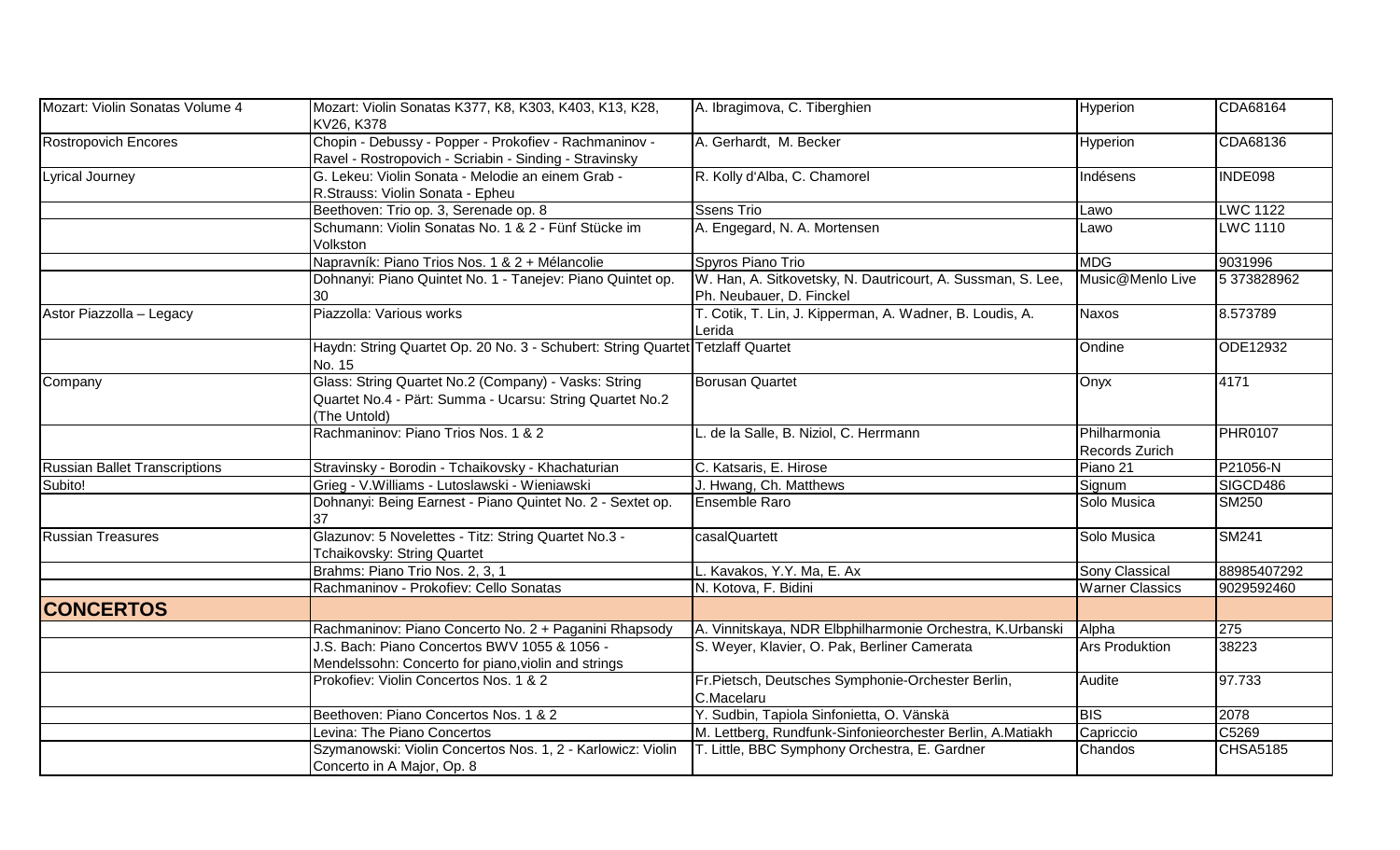|                                     | Mozart: Piano Concerto No. 23 - Rachmaninov: Piano                                                                | G. Sokolov, Mahler Chamber Orchestra, T. Pinnock, BBC      | Deutsche              | 4797015       |
|-------------------------------------|-------------------------------------------------------------------------------------------------------------------|------------------------------------------------------------|-----------------------|---------------|
|                                     | Concerto No. 3                                                                                                    | Philharmonic, Y.P. Tortelier                               | Grammophon            |               |
|                                     | Chopin: Andante spianato + Grande Polonaise op. 22 +                                                              | J. Lisiecki, NDR Elbphilharmonie. K. Urbansky              | Deutsche              | 4796824       |
|                                     | Rondo alla Cracoviana op. 14. E.a.                                                                                |                                                            | Grammophon            |               |
|                                     | Tchaikovsky: Violin Concerto + Variations on a Rococo                                                             | N. Radulovic, Borusan Istanbul Philharmonic Orchestra,     | Deutsche              | 4798089       |
|                                     | Theme                                                                                                             | S.Goetzel                                                  | Grammophon            |               |
|                                     | Chopin: Piano Concertos                                                                                           | S. Nehring, Sinfonietta Cracovia, K. Penderecki, J. Dyba   | <b>Dux</b>            | 1350          |
| <b>Flute Reflections</b>            | Vivaldi - Berlioz - Bielecki                                                                                      | Dlugosz, A. Kielar-Dlugosz, Witold Lutoslawski Chamber     | <b>Dux</b>            | 1333          |
|                                     |                                                                                                                   | Philharmonic Lomza, J. Milosz Zarzycki                     |                       |               |
|                                     | Feld: Flute Concerto - M. Theodorakis: Adagio - Weinberg:                                                         | K. Christians, Württembergisches Kammerorchester           | Hänssler Classic      | HC16099       |
|                                     | Fute Concerto No 2                                                                                                | Heilbronn, R. Gazarian                                     |                       |               |
|                                     | C.P.E. Bach: Cello Concerto Wq 172 - Boccherini: Adagio                                                           | S. Isserlis, Deutsche Kammerphilharmonie Bremen            | Hyperion              | CDA68162      |
|                                     | from G 480 - Haydn: Cello Concertos No 1 & 2 et al.                                                               |                                                            |                       |               |
| The Romantic Piano Concerto Vol. 72 | Potter: Piano Concertos Nos. 2, 4, + Variazioni Di Bravura On H. Shelley, Tasmanian Symphony Orchestra            |                                                            | Hyperion              | CDA68151      |
|                                     | A Theme By Rossini                                                                                                |                                                            |                       |               |
|                                     | Medtner: Piano concerto No. 2 - Rachmaninov: Piano                                                                | M.A. Hamelin, London Philharmonic Orchestra, V.Jurowski    | Hyperion              | CDA68145      |
|                                     | concerto No. 3                                                                                                    |                                                            |                       |               |
|                                     | Mozart: Piano Concertos Nos. 25 & 26                                                                              | F. Piemontesi, Scottish Chamber Orchestra, A. Manze        | Linn                  | <b>CKD544</b> |
| Shostakovich: Complete Concertos    | Shostakovich: Piano Concertos Nos. 1 & 2 + Violin Concertos L. Geniusas, D. Masleyev, S. Dogadin, P. Milyukov, A. |                                                            | Melodiya              | MELCD1002465  |
|                                     | Nos. 1 & 2 + Cello Concertos Nos. 1 & 2                                                                           | Buzlov, A. Ramm, Tartarstan National Symphony Orchestra,   |                       |               |
|                                     |                                                                                                                   | A. Sladkovsky                                              |                       |               |
|                                     | Saint-Saëns: Piano Concerto No. 3 & Rapsodie d'Auvergne                                                           | R. Descharmes, Malmö Symphony Orchestra, M. Soustrot       | <b>Naxos</b>          | 8573477       |
|                                     | op. 73 & Wedding Cake & Africa op. 89                                                                             |                                                            |                       |               |
|                                     | Beethoven: Piano Concertos Nos. 1 & 5                                                                             | L. Vogt, Royal Northern Sinfonia                           | Ondine                | ODE12922      |
|                                     | Prokofiev: Piano Concertos Nos. 2 & 5                                                                             | O. Mustonen, Finnish Radio Symphony Orchestra, H.Lintu     | Ondine                | ODE12882      |
|                                     | Beethoven: Triple Concerto + Piano Concerto No. 3                                                                 | L. Vogt, C. Tetzlaff, T. Tetzlaff. Royal Northern Sinfonia | Ondine                | ODE12972      |
|                                     | Elgar: Cello Concerto - Martinu: Cello Concerto No. 1                                                             | S. Gabetta, Berliner Philharmoniker, S. Rattle, K.Urbanski | <b>Sony Classical</b> | 88985350792   |
|                                     | Bruch: Kol Nidrei + Romance - Pärt: Fratres - Walton: Viola                                                       | N.Mönkemeyer, Bamberger Symphoniker, M.Poschner            | Sony Classical        | 88985360192   |
|                                     | Concerto                                                                                                          |                                                            |                       |               |
| <b>Bohemian Rhapsody</b>            | Neruda: Concerto for corno di caccia, strings and continuo -                                                      | G. Boldoczki, Prague Philharmonia                          | Sony Classical        | 88985443362   |
|                                     | von Dittersdorf: Concerto for Oboe and Orchestra - Dvorak:                                                        |                                                            |                       |               |
|                                     | Songs my Mother taught me - Hummel: Introduction, theme                                                           |                                                            |                       |               |
|                                     | and variations for oboe - Vanhal: Concerto for double bass                                                        |                                                            |                       |               |
|                                     | and orchestra                                                                                                     |                                                            |                       |               |
| Piano Concertos Vol. 2              | Ravel - Tailleferre - Boulanger - Françaix                                                                        | Fl. Uhlig, Deutsche Radio Philharmonie, P.Gonzales         | <b>SWR Music</b>      | 19027CD       |
| <b>SYMPHONIC MUSIC</b>              |                                                                                                                   |                                                            |                       |               |
|                                     | Liszt: Eine Faust-Sinfonie                                                                                        | S. Davislim, Chorus Sine Nomine, Orchester Wiener          | Alpha                 | 475           |
|                                     |                                                                                                                   | Akademie, M. Haselböck                                     |                       |               |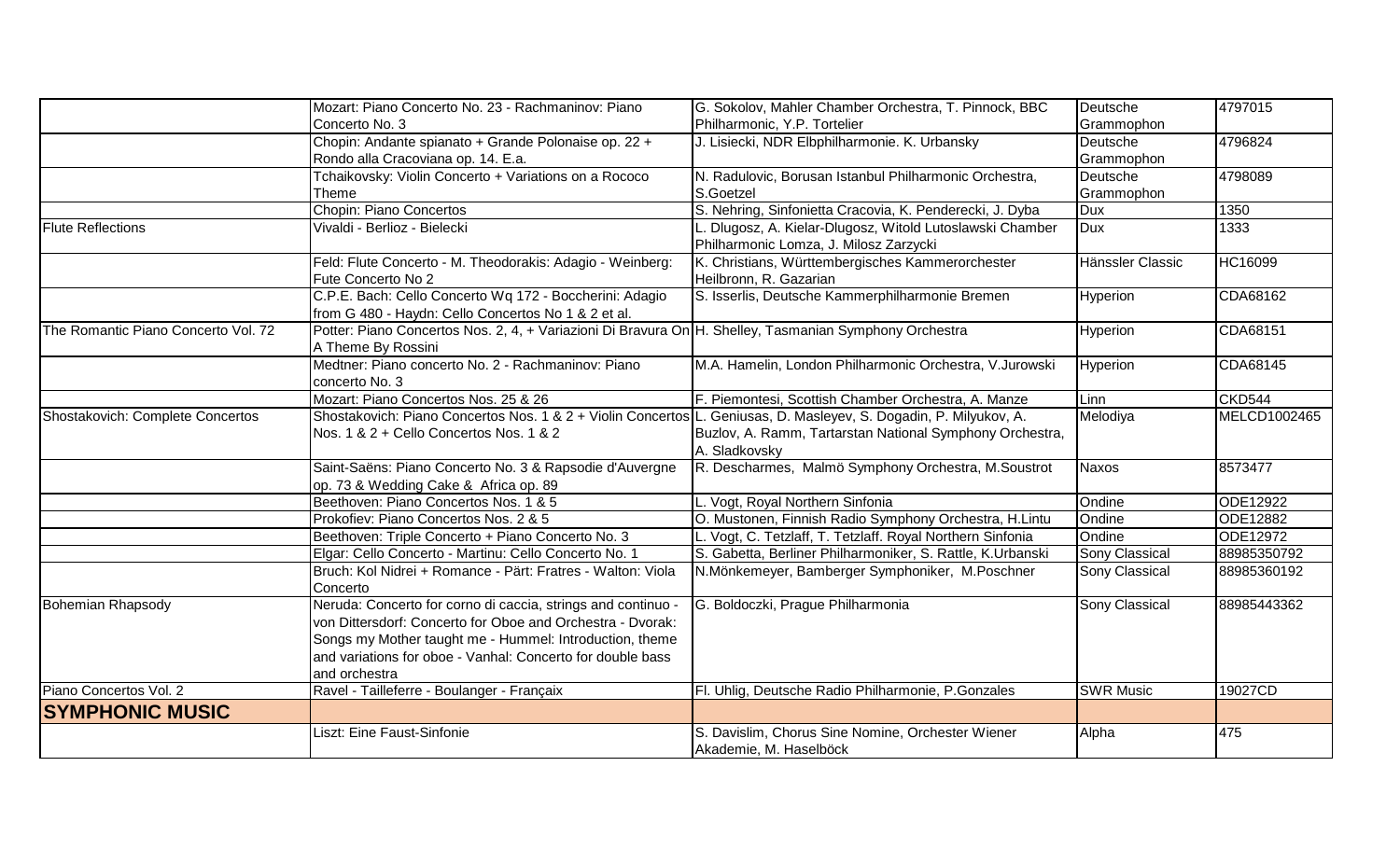| Nordic Suites                         | Grieg: Holberg Suite - Bridge: Suite for String Orchestra -<br>Nielsen: Suite for String Orchestra - Holst: St. Paul's Suite                | Ensemble Esperanza, Ch.Siranossian                                                                                    | <b>Ars Produktion</b>     | 38 227              |
|---------------------------------------|---------------------------------------------------------------------------------------------------------------------------------------------|-----------------------------------------------------------------------------------------------------------------------|---------------------------|---------------------|
|                                       | Mahler: Symphony No. 9                                                                                                                      | Symphonieorchester des Bayerischen Rundfunks,<br>M.Jansons                                                            | <b>BR Klassik</b>         | 900151              |
|                                       | Mahler: Symphony No. 5                                                                                                                      | Symphonieorchester des Bayerischen Rundfunks,<br>M.Jansons                                                            | <b>BR Klassik</b>         | 900150              |
|                                       | Martinu: The Symphonies                                                                                                                     | ORF Vienna Radio Symphony Orchestra, C. Meister                                                                       | Capriccio                 | C5320               |
|                                       | Mahler: Symphony No. 3                                                                                                                      | G. Romberger, Cantemus Children's Choir, Chor des<br>Bayerischen Rundfunks, Budapest Festival Orchestra,<br>I.Fischer | <b>Channel Classics</b>   | <b>CCS SA 38817</b> |
|                                       | Dvorak: Symphony No. 1                                                                                                                      | Staatsphilharmonie Nürnberg, M. Bosch                                                                                 | <b>Coviello Classics</b>  | COV91718            |
|                                       | Zemlinsky: Die Seejungfrau + Es war einmal (Prelude &<br>Intermezzo);                                                                       | ORF Radio Symphonie Orchester Wien, C. Meister                                                                        | cpo                       | 777 962-2           |
|                                       | Bruckner: Symphony No. 3 - R. Wagner: Tannhäuser<br>Overture                                                                                | Gewandhausorchester Leipzig, A. Nelsons                                                                               | Deutsche<br>Grammophon    | 4797208             |
|                                       | Mendelssohn: Symphonies Nos. 1-5                                                                                                            | RIAS Kammerchor, Chamber Orchestra of Europe, Y.Nézét-<br>Seguin                                                      | Deutsche<br>Grammophon    | 4797337             |
|                                       | R. Strauss: Ein Heldenleben + Tod und Verklärung                                                                                            | Göteborgs Symfoniker, K. Nagano                                                                                       | <b>Farao Classics</b>     | B <sub>108092</sub> |
|                                       | Ravel: Daphnis et Chloé                                                                                                                     | Les Siècles & Ensemble Aedes, Fr.-X. Roth                                                                             | Harmonia Mundi            | HMM905280           |
|                                       | Sibelius: Symphonies Nos. 1 & 6;                                                                                                            | BBC National Orchestra of Wales, Th. Sondergard                                                                       | Linn                      | <b>CKD502</b>       |
|                                       | Mendelssohn: A Midsummer Night's Dream (Incidental Music C-L Cissone, A. Knox, F. Wakefield, London Symphony<br>$op. 61 + Overture op. 21)$ | Orchestra, Monteverdi Choir, J.E. Gardiner                                                                            | <b>LSO Live</b>           | LSO0795             |
|                                       | R. Strauss: Festliches Praeludium - Schmidt: Symphony No.                                                                                   | Beethoven Orchester Bonn                                                                                              | <b>MDG</b>                | 937 2006-6          |
|                                       | Copland: Symphony No. 3 + 3 Latin American Sketches                                                                                         | Detroit Symphony Orchestra, L. Slatkin                                                                                | Naxos                     | 8.5598              |
|                                       | Thompson: Symphony No. 2 - S. Adams: Drift and<br>Providence - Barber: Symphony No. 1                                                       | S. Adams, National Orchestral Institute Philharmonic, J.Ross                                                          | <b>Naxos</b>              | 8.559822            |
|                                       | Tchaikovsky: Symphonies Nos. 3, 4 & 6                                                                                                       | Royal Liverpool Philharmonic Orchestra, V. Petrenko                                                                   | Onyx                      | 4162                |
|                                       | Mahler: Kindertotenlieder + Lieder eines fahrenden Gesellen<br>+ Rückert-Lieder                                                             | A. Coote, Netherlands Philharmonic Orchestra, M.Albrecht                                                              | <b>Pentatone Classics</b> | PTC 5186 576        |
|                                       | Rimsky-Korsakov: Scheherazade                                                                                                               | Philharmonia Zürich, F. Luisi                                                                                         | Philharmonia<br>Records   | <b>PHR0106</b>      |
| Edition Staatskapelle Dresden Vol. 42 | Bruckner: Symphony No. 4                                                                                                                    | Staatskapelle Dresden, C. Thielemann                                                                                  | Profil                    | PH16064             |
|                                       | Shostakovich: Symphony No. 5 - Barber: Adagio for Strings                                                                                   | Pittsburgh Symphony Orchestra, M. Honeck                                                                              | Reference<br>Recordings   | <b>FR724</b>        |
|                                       | Debussy: Images pour orchestre + Jeux + La plus que lente                                                                                   | San Francisco Symphony, M. T. Thomas                                                                                  | <b>SFS Media</b>          | <b>SFE 0069</b>     |
|                                       | Berg: Drei Stücke für Orchester                                                                                                             | San Francisco Symphony, M. T. Thomas                                                                                  | <b>SFS Media</b>          | <b>SFS 0070</b>     |
|                                       | Rachmaninov: Symphony No. 1                                                                                                                 | Philharmonia Orchestra, V. Ashkenazy                                                                                  | Signum                    | SIGCD484            |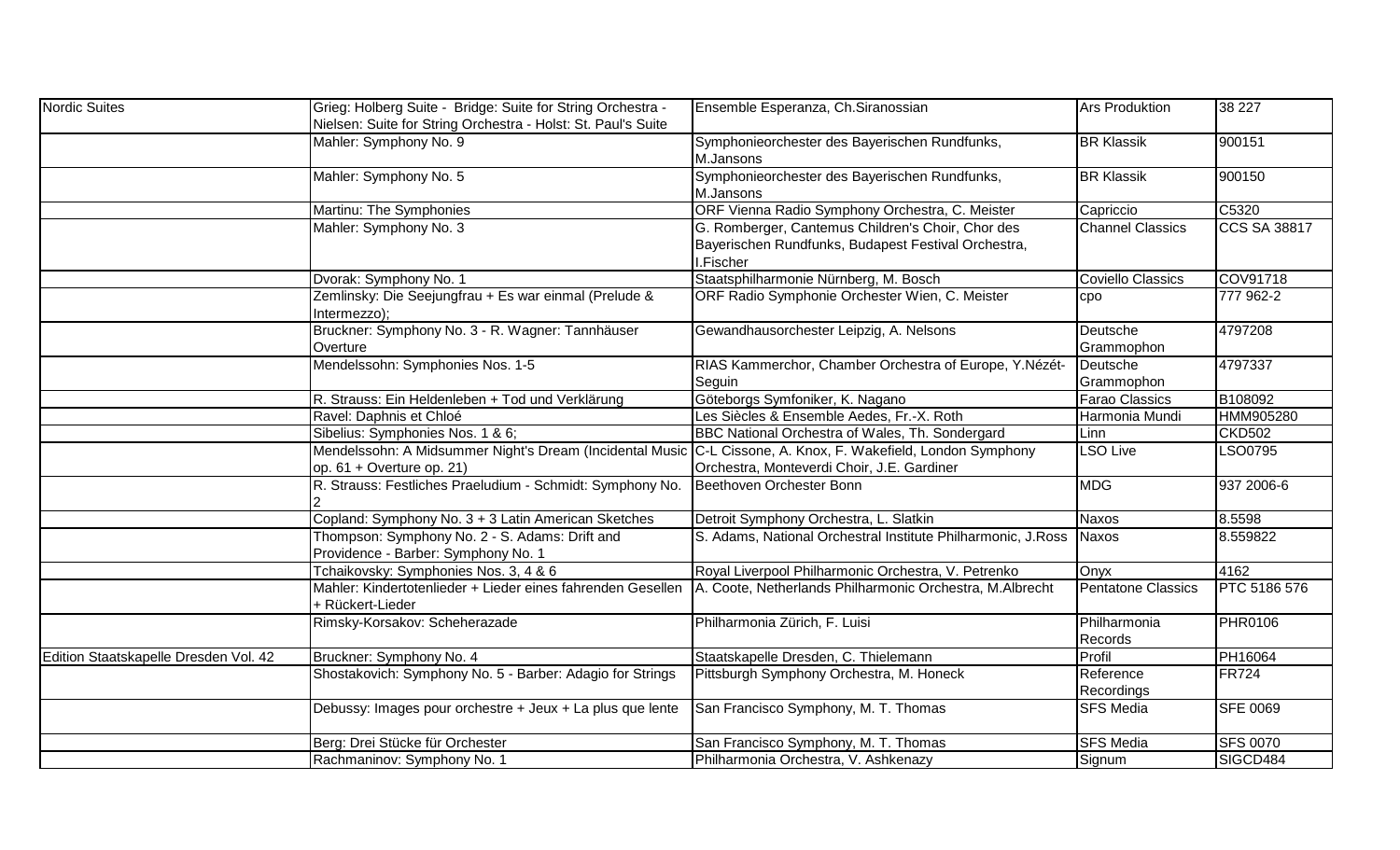|                                                           | Beethoven: Symphonies Nos. 1 & 3                                                                                                                                   | Wiener Symphoniker, P. Jordan                                                                                                                                                                                 | Wiener Symphoniker WS013<br>Label |                  |
|-----------------------------------------------------------|--------------------------------------------------------------------------------------------------------------------------------------------------------------------|---------------------------------------------------------------------------------------------------------------------------------------------------------------------------------------------------------------|-----------------------------------|------------------|
| <b>CONTEMPORARY</b>                                       |                                                                                                                                                                    |                                                                                                                                                                                                               |                                   |                  |
| Salvador Brotons - The Complete Works<br>for Flute Vol. 1 | Brotons: Sonata for Flute and Piano Op. 21 + Fantasia<br>concertante for Flute and Marimba-Vibraphone Op. 51 +<br>Coloured Skies for Flute and Harp Op. 134 et al. | R. Alvarez, B. Lin, E. Toh, K. Tan, K. Loh                                                                                                                                                                    | Centaur                           | <b>CRC3554</b>   |
|                                                           | MacMillan: Stabat Mater                                                                                                                                            | The Sixteen, Britten Sinfonia - H. Chirstophers                                                                                                                                                               | Coro                              | COR16150         |
|                                                           | Adès: String Quartets + Piano Quintet                                                                                                                              | DoelenKwartet Rotterdam, D. Vassilakis                                                                                                                                                                        | <b>Cybele Records</b>             | SACD261603       |
|                                                           | Sagyrbayuly - Gaziza - Tolegen - Zhaiym - Qazangapuly -<br>Abdimomyn                                                                                               | Kazakh State String Quartet                                                                                                                                                                                   | <b>Divox</b>                      | CDX215016        |
|                                                           | Meyer: Hommage a Johannes Brahms + Concerto for Flute<br>and Orchestra No. 2 + Farewell Music for Orchestra + Mass                                                 | A. Adorjan, A. Bialko, The Polish Radio Choir Krakow,<br>National Polish Radio Symphony Orchestra in Katowice,<br>A.Wit, T. Wojciechowski                                                                     | <b>Dux</b>                        | 1408             |
|                                                           | Mansurian: Requiem                                                                                                                                                 | A.Petersen, A. Redmond, RIAS Kammerchor Berlin,<br>Münchener Kammerorchester, A. Liebreich                                                                                                                    | <b>ECM</b>                        | 4814101          |
|                                                           | Kurtag: Complete Works for Ensemble and Choir                                                                                                                      | Asko   Schoenberg Ensemble, Netherlands Radio Choir, R.de ECM<br>Leeuw                                                                                                                                        |                                   | 4812883          |
| Piotr Glavatskikh - The Unfound Sound                     | Manotskov - Smirnov - Karmanov                                                                                                                                     | P.Glavatskikh                                                                                                                                                                                                 | FancyMusic                        | 090              |
|                                                           | Akhunov: Sketches                                                                                                                                                  | P. Osetinskaya, I. Hoffaman                                                                                                                                                                                   | FancyMusic                        | 084              |
|                                                           | Batagov: Where We Are Not + Letters of Mother Seraphima                                                                                                            | A. Batagov                                                                                                                                                                                                    | FancyMusic                        | 096              |
| Attraction                                                | Séjourné - Xenakis - Pärt - Thomas - Hamilton - Psathas                                                                                                            | Chr. Sietzen                                                                                                                                                                                                  | Genuin                            | <b>GEN 17455</b> |
| Heavy                                                     | Abras - Burzynska - Doderer - Hartl - Placidi - Sande                                                                                                              | E. Zadory                                                                                                                                                                                                     | Genuin                            | <b>GEN 17473</b> |
| Jaan Rääts: Complete Piano Sonatas Vol.                   | Rääts: Piano Sonatas Nos. 1-4 & 9-10                                                                                                                               | N. Horvath                                                                                                                                                                                                    | <b>Grand Piano</b>                | GP765            |
| For Bunita Marcus                                         | Feldman: For Bunita Marcus                                                                                                                                         | M.-A. Hamelin                                                                                                                                                                                                 | Hyperion                          | CDA 68048        |
|                                                           | Adès: Asyla, Tevot & Polaris                                                                                                                                       | S. Dale Johnson, London Symphony Orchestra, Th.Adès                                                                                                                                                           | <b>LSO Live</b>                   | <b>LSO 0798</b>  |
|                                                           | Silvestrov: Moments of Memory II + various works                                                                                                                   | I. Starodub, Kiev Virtuosi, D. Yablonsky                                                                                                                                                                      | <b>Naxos</b>                      | 8.573598         |
| <b>Elliott Carter - Late Works</b>                        | Carter: Interventions, Dialogues, Soundings, Two<br>Controversies and a Conversation, Instances, Epigrams                                                          | P.-L. Aimard, C. Currie, I. Faust, J.-G. Queyras, Birmingham<br>Contemporary Music Group, BBC Symphony Orchestra, O.<br>Knussen                                                                               | Ondine                            | <b>ODE 12962</b> |
|                                                           | Desyatnikov: Absalom's Death + Death in Venice + Jewish<br>Lambada +Lot's Daughters et al.                                                                         | R. Mints, A. Goribol, Y. Ivalinova, Brno Philharmonic<br>Orchestra, Lithuanian Chamber Orchestra, P.Chizhevsky                                                                                                | Quartz                            | QTZ 2122         |
| Progressions                                              | M. Travlos                                                                                                                                                         | I. Glinka, A. Sikorzak-Olek, A. Botsis                                                                                                                                                                        | <b>Sarton Records</b>             | Sarton025-2      |
| Emerge                                                    | Opalka: Collisions of the Matter + Symphony No. 2 Emerge +<br>D.N.A. + Quadra                                                                                      | J. Czarkowska, Polish Sinfonia Iuventus Orchestra, Warsaw<br>Philharmonic Artists, Chamber Orchestra of the Chain X<br>Festival, Polish Radio Symphony Orchestra, K.Slowinski, W.<br>Michniewski, L. Borowicz | <b>Warner Classics</b>            | 9029588322       |
|                                                           | Abrahamsen: String Quartets Nos. 1 - 4                                                                                                                             | <b>Arditti String Quartet</b>                                                                                                                                                                                 | Winter & Winter                   | 910 242-2        |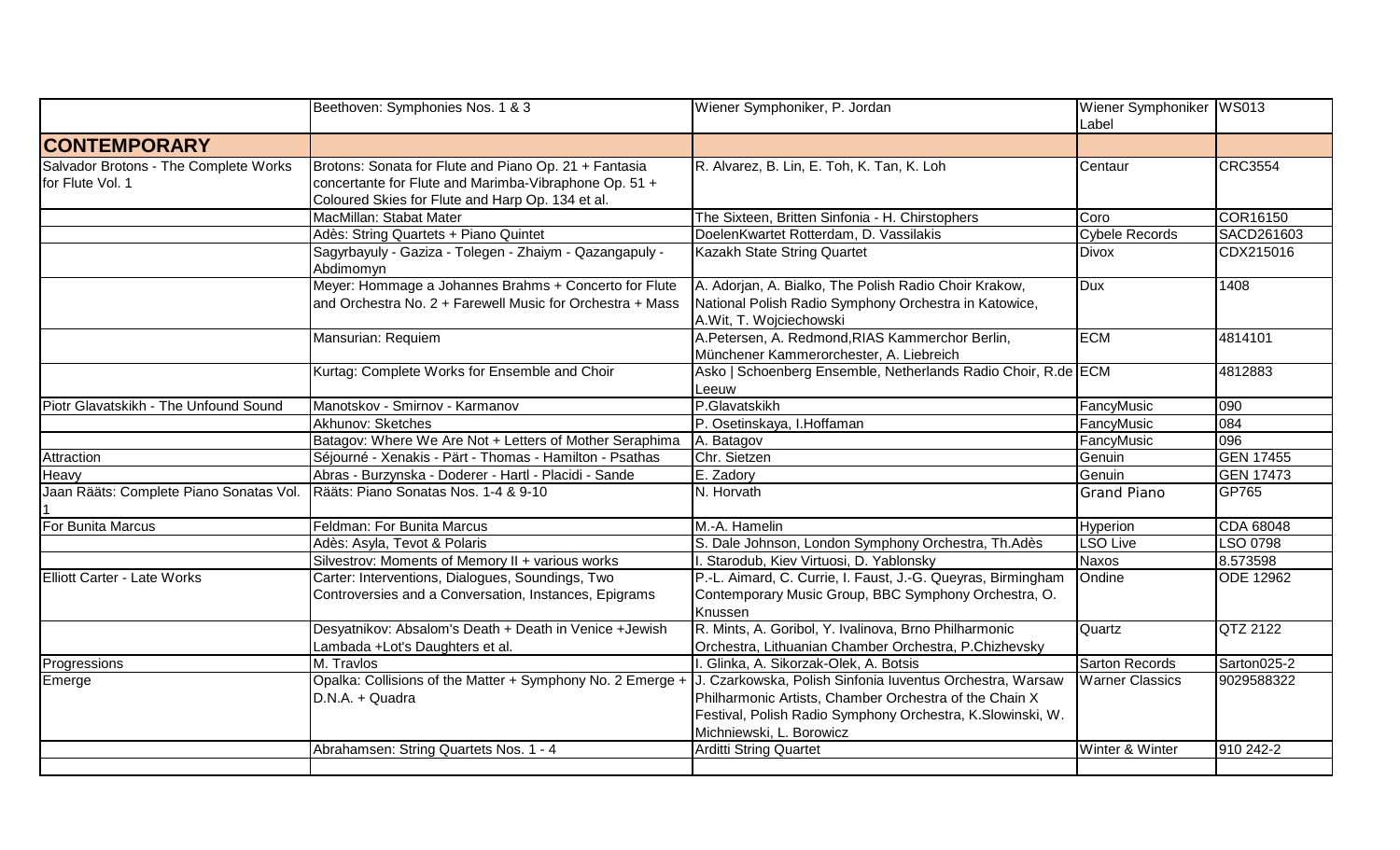| <b>ASSORTED PROGRAMS</b>                                              |                                                                                                                                    |                                                                                                                          |                        |                |
|-----------------------------------------------------------------------|------------------------------------------------------------------------------------------------------------------------------------|--------------------------------------------------------------------------------------------------------------------------|------------------------|----------------|
|                                                                       | + Oboe Concerto in E-flat major                                                                                                    | Ristori: Lavinia in Turno + Didone abbandonata + Nice a Tirsi M. Savastano, J. Olaberria, Ensemble Diderot, J.Pramsohler | Audax Records          | ADX13711       |
|                                                                       | Bloch: Schelomo - Dvorak: Cello Concerto + Klid                                                                                    | M. Coppey, Deutsches Symphonie-Orchester Berlin,<br>K.Karabits                                                           | Audite                 | 98             |
|                                                                       | Weber: Complete works for clarinet                                                                                                 | S. Manz, M. Klett, Casal Quartett, Radio-Sinfonieorchester<br>Stuttgart des SWR, A. Mendez                               | <b>Berlin Classics</b> | 0300835BC      |
|                                                                       | Brahms: Piano Sonata No. 3 + Scherzo from the FAE-Sonata M. Kirschnereit, Amaryllis Quartett, L. Neudauer<br>+ Piano Quintet       |                                                                                                                          | <b>Berlin Classics</b> | 0300929BC      |
|                                                                       | Brahms: Violin Concerto - Sonata No. 1                                                                                             | V. Gluzman, A. Yoffe, Luzerner Sinfonieorchester, J.Gaffigan   BIS                                                       |                        | 2172           |
|                                                                       | Ligeti: Cello Concerto + Chamber Concerto for 13<br>instruments + Melodien (1971) + Piano Concerto                                 | C. Poltéra, J. Ahonen, BIT20 Ensemble, B. Brönnimann                                                                     | <b>BIS</b>             | 2209           |
| <b>Treasure Trove of Croatian Music</b>                               | Papandopulo: Sinfonietta + Concerto for violin and orchestra                                                                       | G. Koncar, Zagreb Philharmonic, K. Ono, Croatian<br>Radiotelevision Symphony Orchestra, M. Tarbuk                        | Cantus                 | 98905200472    |
|                                                                       | Reinecke: Flute Concerto op. 283 + Ballad for Flute and<br>Orchestra + Sonatas for Flute and Piano op. 167 & 108/1                 | T. Ruhland, E. Heiligers, Radio-Sinfonieorchester Stuttgart<br>des SWR, A. Liebreich                                     | cpo                    | 777949-2       |
|                                                                       | Rachmaninov: Piano Concerto No. 2, Corelli Variations                                                                              | V. Benelli Mosell, London Philharmonic Orchestra LPO,<br>K.Karabits                                                      | Decca                  | 4814393        |
| Mademoiselle - Premiere Audience.<br>Unknown Music of Nadia Boulanger | Boulanger: Various songs and works for piano, organ, cello<br>and piano                                                            | N. Cabell, A. Shrader, E. Crossley-Mercer, A. Peled,<br>F.H.Houbart, L. Mauro                                            | <b>Delos</b>           | DE3496         |
|                                                                       | Saint-Saëns: Cello Concerto No. 1 et al. - Offenbach:<br>Barcarolle et al.                                                         | C. Thomas, N. Radulovic, R. Villazon, Orchestre National de<br>Lille, A. Bloch                                           | Deutsche<br>Grammophon | 4797520        |
| <b>Chopin Evocations</b>                                              | Chopin - Chopin/Pletnev - Schumann - Grieg - Barber -<br>Tchaikovsky - Mompou                                                      | D. Trifonov, S. Babayan, Mahler Chamber Orchestra,<br>M.Pletnev                                                          | Deutsche<br>Grammophon | 4797518        |
|                                                                       | Karlowicz: Violin Concerto + The Sorrowful Tale + Lithuanian   B. Niziol, Szczecin Philharmonic Orchestra, L. Borowicz<br>Rhapsody |                                                                                                                          | <b>Dux</b>             | 1377           |
|                                                                       | Weinberg: Chamber symphonies No. 1-4, Piano Quintet op.<br>18 (Arr.)                                                               | Y. Avdeeva, Kremerata Baltica, G. Kremer, M. Bekavec, M.<br>Grazinyte-Tyla                                               | <b>ECM</b>             | 4814604        |
|                                                                       | Mendelssohn: Violin Concerto Op.64 + The Hebrides +<br>Symphony No. 5                                                              | I. Faust, Freiburger Barockorchester, P. Heras-Casado                                                                    | Harmonia Mundi         | HMM902325      |
|                                                                       | Saint-Saëns: Cello Concerto No 1 + Cello Sonatas No. 2 & 3 E. Bertrand, Luzerner Sinfonieorchester, J.Gaffigan                     |                                                                                                                          | Harmonia Mundi         | HMM902210      |
| The Kreutzer Sonata                                                   | Janacek: String Quartets No.1 & 2 (arr. for string orchestra) -<br>Tolstoi: Kreutzer Sonata (English & Norwegian)                  | Norwegian Chamber Orchestra, T.Tönnesen                                                                                  | Lawo                   | <b>LWC1124</b> |
|                                                                       | Scriabin: Symphony No. 2 + Piano Concerto op. 20                                                                                   | K. Gerstein, Oslo Philharmonic Orchestra, V. Petrenko                                                                    | Lawo                   | <b>LWC1139</b> |
|                                                                       | Shostakovich: Piano Concertos No. 1 & 2 + String Quartet<br>Nr. 2 & 8 (exc., arr for piano),                                       | B. Giltburg, R. Owens, Royal Liverpool Philharmonic<br>Orchestra, V. Petrenko;                                           | Naxos                  | 8.573666       |
|                                                                       | Harrison: Violin Concerto + Grand Duo - Cage-Harrison:<br>Double Music                                                             | T. Fain, M. Boriskin, Post Classical Ensemble                                                                            | <b>Naxos</b>           | 8.559825       |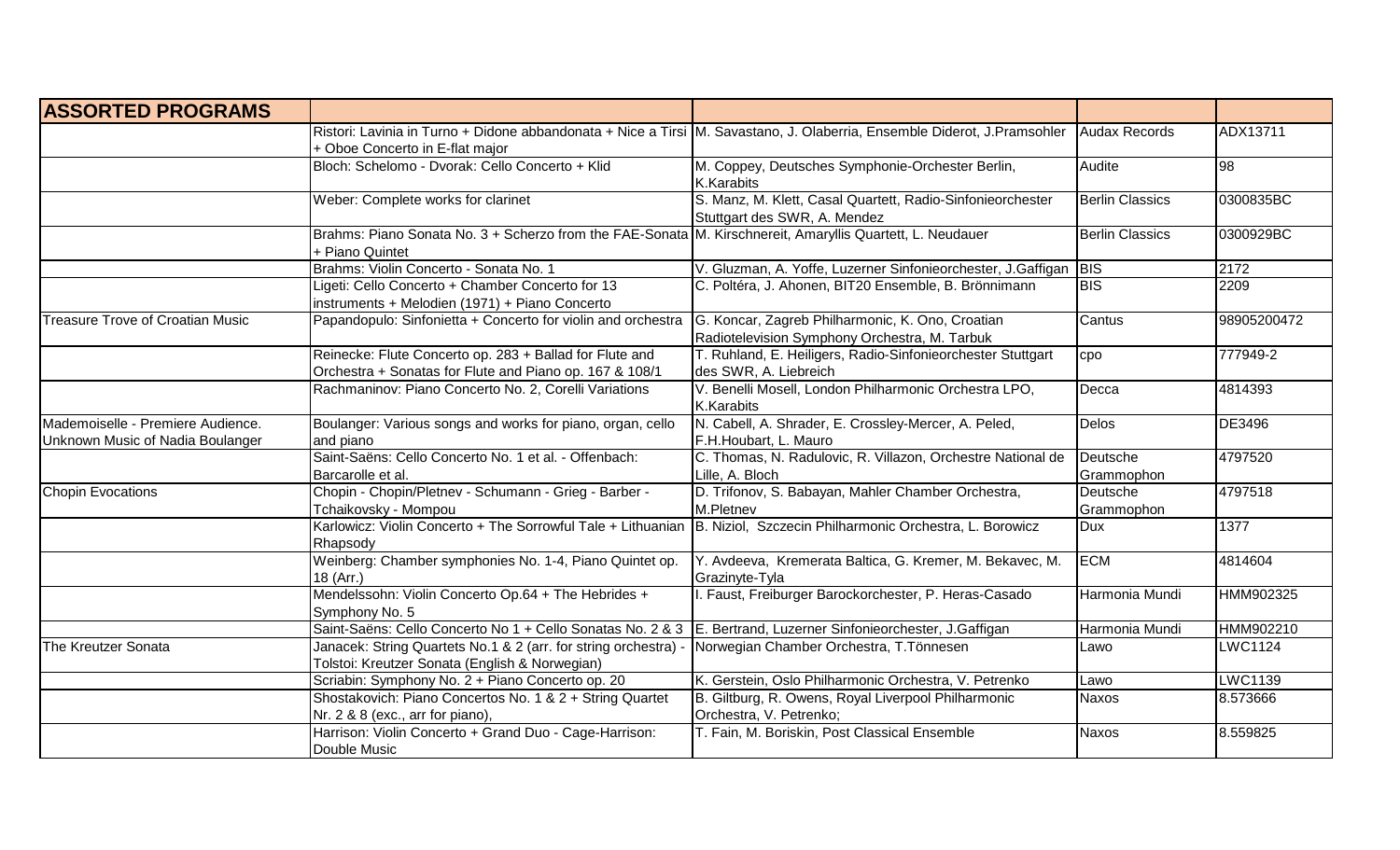| Music For Two Vol. 2                                                 | J-M. Leclair: Sonatas for two violins No. 1-3, A. Martynov:<br>Baroque Suite No. 2                                                                                                          | A. Martynov, K. Nikolova                                                                                        | NovAntiqua                | <b>NA23</b>     |
|----------------------------------------------------------------------|---------------------------------------------------------------------------------------------------------------------------------------------------------------------------------------------|-----------------------------------------------------------------------------------------------------------------|---------------------------|-----------------|
|                                                                      | Mussorgsky: The Night on the Bare Mountain + Songs and<br>Dances of Death - Prokofiev: Alexander Nevsky                                                                                     | V. Sulimsky, A. Kulaeva, Gürzenich Orchestra of Cologne,<br>Czech Philharmonic Choir Brno, D. Kitajenko         | Oehms Classics            | <b>OC459</b>    |
|                                                                      | Sibelius: Tapiola + En Saga + 8 Songs (Orch A.Sallinen)                                                                                                                                     | A. S. von Otter, Finnish Radio Symphony Orchestra, H.Lintu                                                      | Ondine                    | ODE12895        |
|                                                                      | Prokofiev: Piano Concertos Nos. 1 & 3 + Overture on Hebrew S. Trpceski, Royal Liverpool Philharmonic Orchestra,<br><b>Themes</b>                                                            | V.Petrenko                                                                                                      | Onyx                      | 4140            |
|                                                                      | Debussy: Primtemps, Rachmaninov: Spring, Stavinsky: The<br><b>Rite Of Spring</b>                                                                                                            | Royal Liverpool Philharmonic Orchestra &<br>Chorus, V.Petrenko                                                  | Onyx                      | 4182            |
| Orpheus' Noble Strings                                               | Pilkington - Dowland - Corkine - Danyel - Ferrabosco                                                                                                                                        | T. Hobbs, R. Lischka, S. V. Eynde                                                                               | Paraty                    | 216229          |
| The Koroliov Series Vol. XIX / Piano &<br>Piano Duo                  | Ravel: La vallée des cloches + Sonatine + Le gibet + Oiseaux E. Koroliov, L. Hadzigeorgieva<br>tristes + Valses nobles & sentimentales + Ma mère l'oye +<br>Pavane pour une infante défunte |                                                                                                                 | Tacet                     | 0227-0          |
|                                                                      | Weinberg: Flute Concertos No. 1 & 2 + 12 Miniatures op. 29<br>+ Trio op. 127                                                                                                                | A. Styczen, Polish Chamber Phlilharmonic Orchestra Sopot,<br>W. Rajski                                          | Tacet                     | 232             |
|                                                                      | Henze: Neue Volkslieder und Hirtengesänge +<br>Kammermusik 1958                                                                                                                             | A.Staples, J. Ruck, Scharoun Ensemble Berlin, D.Harding                                                         | Tudor                     | 7198            |
|                                                                      | Saint-Saëns: Organ Symphony - Carnaval of the animals                                                                                                                                       | M. Argerich, A. Pappano, Orchestra dell'Academia Nazionale Warner Classics<br>di Santa Cecilia, A. Pappano      |                           | 9029575555      |
|                                                                      | Szymanowski: Litany to the Virgin Mary + Stabat Mater +<br>Symphony No. 3                                                                                                                   | A. Kurzak, A. Rennis, D. Korchak, A. Rucinski,<br>Warsaw Philharmonic Orchestra & Choir, J. Kaspszyk            | <b>Warner Classics</b>    | 90295864507     |
|                                                                      | Schissi - Lefkowitz - Sibelius - Wennäkoski - Saariaho                                                                                                                                      | Sibelius Piano Trio                                                                                             | <b>Yarlung Records</b>    | <b>YAR52638</b> |
| <b>BEST COLLECTION</b>                                               |                                                                                                                                                                                             |                                                                                                                 |                           |                 |
| The Routes of Slavery                                                |                                                                                                                                                                                             | La Capella Reial de Catalunya, Hesperion XXI, J. Saval                                                          | Alia Vox                  | <b>AVSA9920</b> |
|                                                                      | Beethoven: The Complete Symphonies                                                                                                                                                          | S. Saturova, M. Fujimura, C. Elsner, C. Gerhaher, MDR<br>Rundfunkchor, Gewandhausorchester Leipzig, H.Blomstedt | <b>Accentus Music</b>     | ACC80322        |
|                                                                      | Beethoven: Complete Piano Concertos                                                                                                                                                         | H. Minnaar, The Netherlands Symphony Orchestra, J.W.de<br>Vriend                                                | <b>Challenge Classics</b> | CC72763         |
| Enescu: The Three Symphonies                                         | Enescu: Symphonies Nos. 1-3 + Suite No. 3 + Romanian<br>Rhapsodies                                                                                                                          | BBC Philharmonic, G. Rozhdestvensky                                                                             | Chandos                   | CHAN10984(3)X   |
|                                                                      | <b>Bruckner: Complete Symphonies</b>                                                                                                                                                        | Staatskapelle Berlin, D. Barenboim                                                                              | Deutsche<br>Grammophon    | 4796985         |
| Walter Gieseking: Complete Bach<br>Recordings on Deutsche Grammophon | J.S.Bach: Various works                                                                                                                                                                     | W. Gieseking                                                                                                    | Deutsche<br>Grammophon    | 4797362         |
| The David Oistrakh Edition                                           | Various works                                                                                                                                                                               | D. Oistrakh, et al.                                                                                             | Deutsche<br>Grammophon    | 4796580         |
| The Complete Orchestral & Concerto<br>Recordings                     | Various composers and works                                                                                                                                                                 | A. Cluytens                                                                                                     | Erato                     | 0190295 886691  |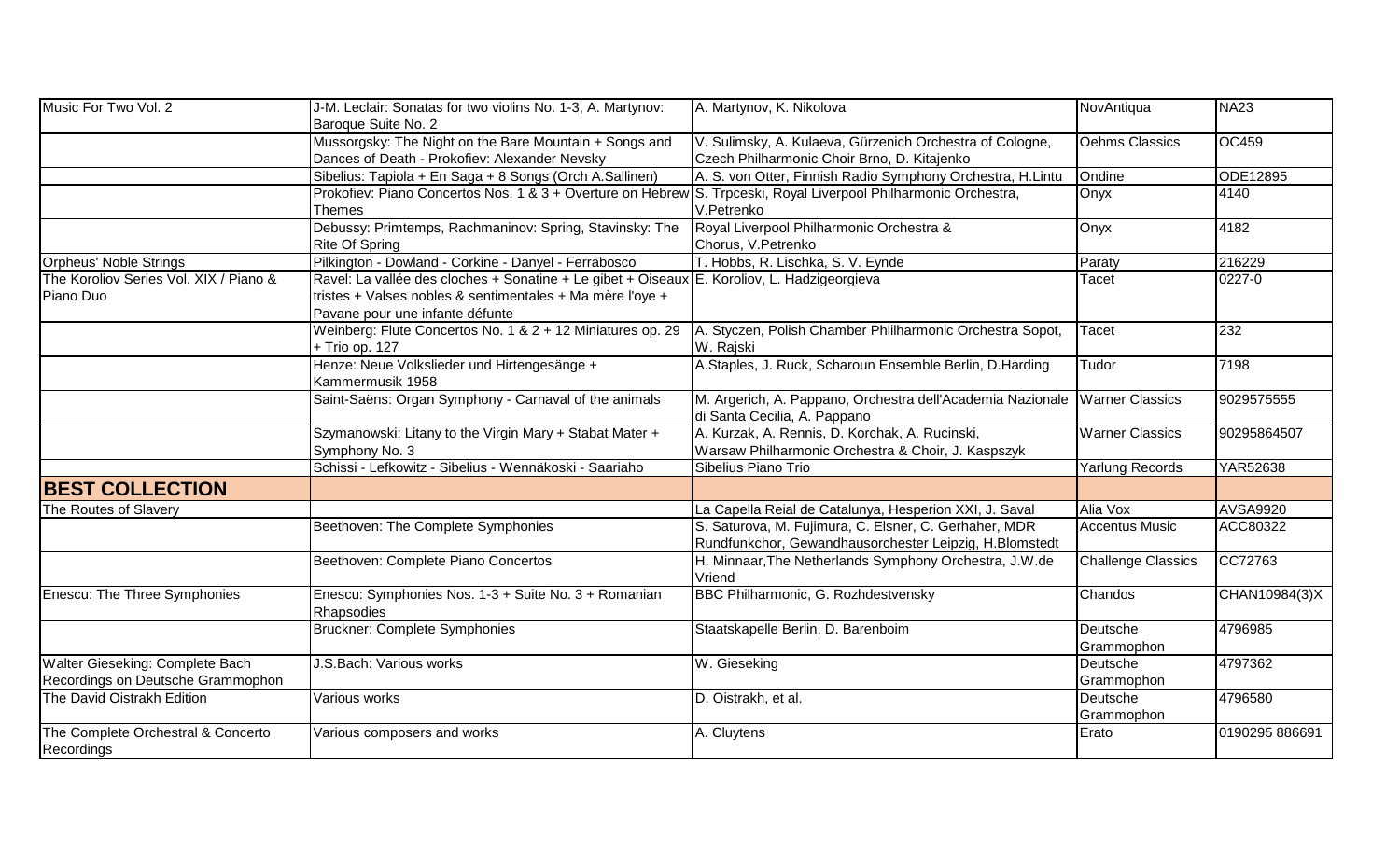| Zoltan Kocsis - A Tribute                   | Kodaly - Liszt - Rachmaninov - Chopin - J.S. Bach - Debussy Z. Kocsis, M. Perenyi, J. Balint, B. Kelemen           |                                                              | Hungaroton             | HCD32803-04  |
|---------------------------------------------|--------------------------------------------------------------------------------------------------------------------|--------------------------------------------------------------|------------------------|--------------|
|                                             | Sibelius - Dvorak - Grainger - Mozart - Ravel - Wagner -                                                           |                                                              |                        |              |
|                                             | Bartok                                                                                                             |                                                              |                        |              |
| <b>Salve Festa Dies</b>                     | Zielenski - Mielczewski - G. Gabrieli - Merula - Usper - Pekiel   Les Traversées Baroques, E. Meyer                |                                                              | K617                   | CDB006.4     |
|                                             | Förster - Szarzyński - Jarzebski - Lilius - Cato - Wronowicz                                                       |                                                              |                        |              |
| Tchaikovsky: Complete Symphonies            | Tchaikovsky: Symphonies Nos. 1-6 + Manfred Symphony +                                                              | London Philharmonic Orchestra, V. Jurowski                   | <b>LPO</b>             | LPO0101      |
|                                             | Francesca da Rimini + Serenade for strings                                                                         |                                                              |                        |              |
| Anthology of Russian Symphonic Music        | Borodin - Dargomijsky - Glinka - Mussorgsky - Rubinstein                                                           | I. Kozlovsky, G. Vishnevskaya, I. Arkhipova, E. Gilels, E.   | Melodiya               | MELCD1002480 |
| Vol. I                                      | Tchaikovsky et al.                                                                                                 | Gilels, M. Rostropovich, USSR State Academic Symphony        |                        |              |
|                                             |                                                                                                                    | Orchestra, Choir and Orchestra, Y. Svetlanov                 |                        |              |
| Anthology of Russian Symphonic Music        | Shostakovich - Glazounov - Myaskovsky - Rachmaninov -                                                              | L. Avdeyeva, A. Grigoriev, A. Nasedkin, M. Rostropovich,     | Melodyia               | MELCD1002481 |
| Vol. II                                     | Scriabin et al.                                                                                                    | USSR State Academic Symphony Orchestra, Moscow Radio         |                        |              |
|                                             |                                                                                                                    | Symphony Orchestra, Bolshoi Theatre Orchestra,               |                        |              |
|                                             |                                                                                                                    | Y.Svetlanov                                                  |                        |              |
| <b>Dinu Lipatti Collection</b>              | Chopin, Bach, Mozart, Brahms, Schumann, Enescu, Liszt,                                                             | Dinu Lipatti + Various                                       | Profil                 | PH17011      |
|                                             | Lipatti, et al.                                                                                                    |                                                              |                        |              |
| Yevgeny Mravinsky                           | Tchaikovsky - Bach - Weber - Wagner - Scriabin-Kalinnikov -                                                        | Leningrad Philharmonic Orchestra, Y. Mravinsky               | Profil                 | PH17019      |
|                                             | Bruckner - Shostakovich                                                                                            |                                                              |                        |              |
| Michael Gielen: Mahler Edition Vol. 6       | Mahler: Sinfonien 1-10 + Kindertotenlieder + Das Lied von                                                          | J. Banse, C. Kallisch, E. Grunewald, S. Jerusalem, P. Mattei | <b>SWR Music</b>       | 19042CD      |
|                                             | der Erde + Lieder eines fahrenden Gesellen + Rückert-Lieder ett al., EuropaChorAkademie, Freiburger Domsingknaben, |                                                              |                        |              |
|                                             | + Des Knaben Wunderhorn/Blumine                                                                                    | Aurelius-Sängerknaben Calw, SWR Sinfonieorchester Baden-     |                        |              |
|                                             |                                                                                                                    | Baden und Freiburg, M. Gielen                                |                        |              |
| Maria Callas - Live. Remastered             | Puccini - Donizetti - Bellini - Verdi - Gluck - Giordano -                                                         | M. Callas, et al.                                            | <b>Warner Classics</b> | 9029584470   |
| Recordings 1949-1964                        | Spontini - Cherubini - Rossini - Wagner                                                                            |                                                              |                        |              |
| Rostropovich - Cellist of the Century - The | Various works                                                                                                      | M. Rostropovich, et al.                                      | <b>Warner Classics</b> | 9029586263   |
| Complete Warner Recordings                  |                                                                                                                    |                                                              |                        |              |
| <b>HISTORICAL</b>                           |                                                                                                                    |                                                              |                        |              |
|                                             | Saint-Saëns: Piano Concerto No. 2 - Grieg: Lyric Pieces -                                                          | N. Freire, Radio-Symphonie-Orchester Berlin, A. Fischer      | Audite                 | 95.742       |
|                                             | Liszt: Hungarian Rhapsodies + Polonaise No. 2                                                                      |                                                              |                        |              |
| The RIAS Amadeus Quartet Recordings         | Brahms - Bruckner - Dvorák - Grieg - Mendelssohn -                                                                 | <b>Amadeus Quartet</b>                                       | Audite                 | 21.425       |
| Vol. V: Romanticism                         | Schumann - Verdi                                                                                                   |                                                              |                        |              |
| The RIAS Amadeus Quartet Recordings         | Haydn: String Quartets + The Seven Last Words Op. 51                                                               | Amadeus Quartet, T. Vogeler, H. Ziegner, M. Held             | Audite                 | 21.426       |
| Vol. VI                                     |                                                                                                                    |                                                              |                        |              |
|                                             | Mozart: Piano Concerto K 595 - Brahms: Symphony No.2                                                               | R. Casadesus, Swiss Festival Orchestra, Wiener               | Audite                 | 95.645       |
|                                             |                                                                                                                    | Philharmoniker, C. Schuricht                                 |                        |              |
|                                             | Schubert: Symphony No. 8 Unfinished - Dvorak: Symphony                                                             | Münchner Philharmoniker, S. Celibidache                      | Münchner               | 9305211237   |
|                                             | No. 9                                                                                                              |                                                              | Philharmoniker         |              |
|                                             | Chopin: Various works                                                                                              | M. Block, Warsaw Philharmonic Orchestra, W. Rowicki          | <b>NIFCCD</b>          | 629/630      |
|                                             | Bach-Busoni: Chaconne - Beethoven: Piano Sonata op.2/3                                                             | A. Benedetti Michelangeli                                    | Orfeo                  | C943171      |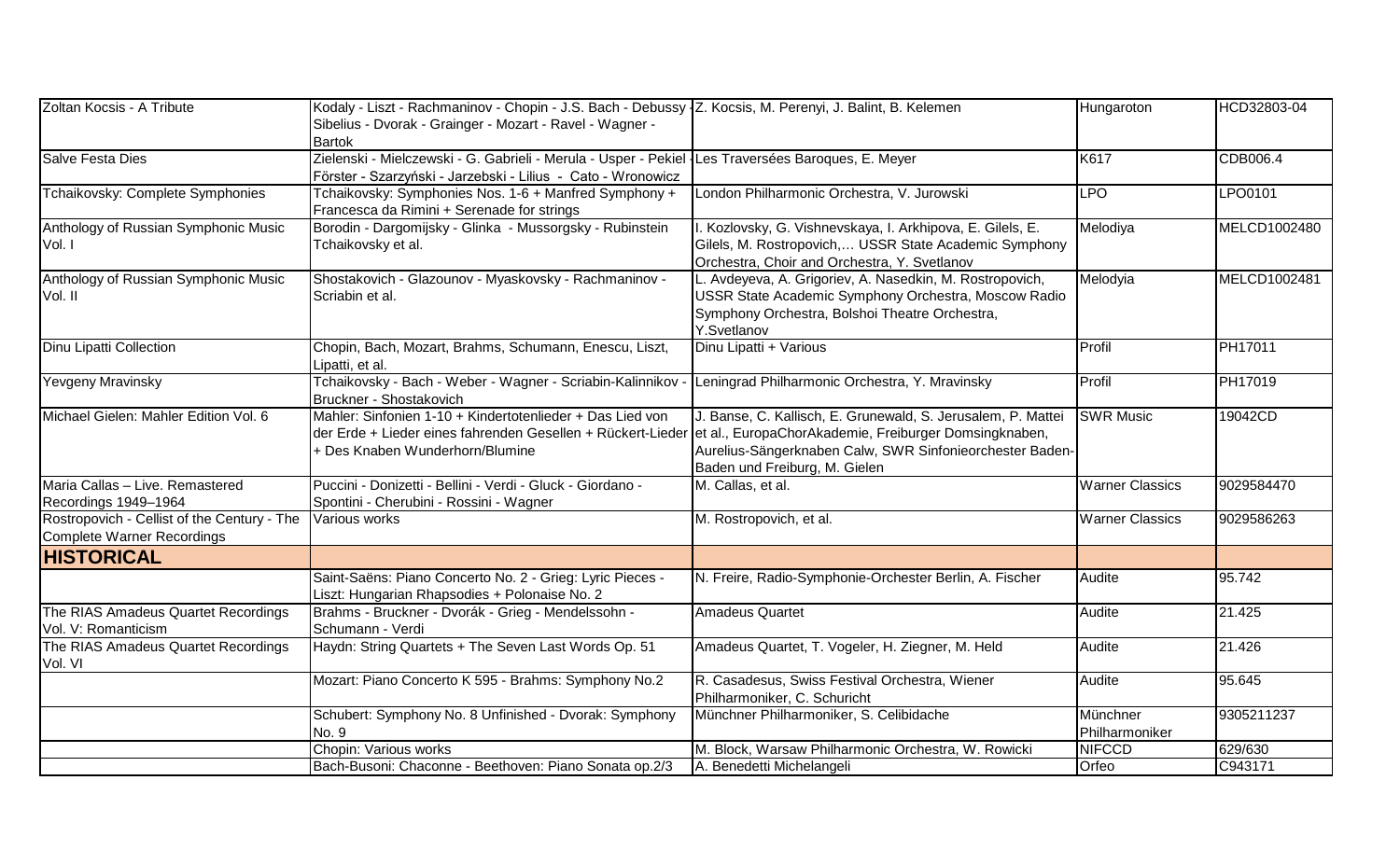| Russian Symphonies                                              | Rimsky-Korsakov: Symphony No. 1 - Stravinsky: Symphony<br>in E flat + Scherzo Fantastique                                                                                   | Moscow Radio Symphony, B.Khaikin, Columbia Symphony,<br>CBS Symphony, I. Stravinsky                                                            | Praga                     | <b>PRD250341</b> |
|-----------------------------------------------------------------|-----------------------------------------------------------------------------------------------------------------------------------------------------------------------------|------------------------------------------------------------------------------------------------------------------------------------------------|---------------------------|------------------|
|                                                                 | Schumann: Frauenliebe und -leben, Liederkreis - Respighi: II S. Jurinac, F. Holetschek<br>Tramonto                                                                          |                                                                                                                                                | Profil                    | <b>PH17042</b>   |
|                                                                 | R. Strauss: Der Rosenkavalier                                                                                                                                               | M. Baumer, T. Lemnitz, U. Richter, K. Böhme, Staatskapelle<br>Dresden, Chor der Staatsoper Dresden, R.Kempe                                    | <b>Profil</b>             | PH16071          |
| Svjatoslav Richter plays Schubert. Live in<br>Moscow, 1949-1963 | Schubert: Piano Sonatas Nos. 6, 13-17, 19 & 21 + Wanderer S. Richter<br>Fantasy + Impromptus + 12 Waltzes D. 145 + Variations in A<br>flat major on a original theme D. 813 |                                                                                                                                                | Profil                    | PH17005          |
|                                                                 | Mahler: Symphony n°9                                                                                                                                                        | NDR-Symphonieorchester, K.Sanderling                                                                                                           | Profil                    | <b>PH17007</b>   |
| Tatjana Nikolajewa - Prague Recordings<br>1951-1954             |                                                                                                                                                                             | T. Nikolajewa, Tschechische Philharmonie, K. Iwanov                                                                                            | Supraphon                 | 4216             |
| <b>DVD PERFORMANCE</b>                                          |                                                                                                                                                                             |                                                                                                                                                |                           |                  |
| Verdi: Requiem in a choreography by<br><b>Christian Spuck</b>   | Verdi: Messa da Requiem                                                                                                                                                     | Opernhaus Zürich, F. Luisi                                                                                                                     | <b>Accentus Music</b>     | ACC20392         |
|                                                                 | Beethoven: Triple Concerto + Symphony No. 5                                                                                                                                 | I. Faust, J.-G. Queyras, M. Helmchen,<br>Gewandhausorchester, H. Blomstedt                                                                     | <b>Accentus Music</b>     | ACC20411         |
|                                                                 | Mahler: Symphony No. 8                                                                                                                                                      | Lucerne Festival Orchestra, R.Chailly                                                                                                          | <b>Accentus Music</b>     | ACC20390         |
|                                                                 | J.S. Bach: St Matthew Passion BWV244                                                                                                                                        | B. Kristjansson, K. Strazanac, G. Sämann,                                                                                                      | <b>Accentus Music</b>     | ACC20408         |
|                                                                 |                                                                                                                                                                             | Gaechinger Cantorey, H.-C. Rademann                                                                                                            |                           |                  |
|                                                                 | Mozart: Cosi fan tuttte                                                                                                                                                     | J. Qagner, M. Losier, F. Antoun, P. Sly, P. Szot, G. Costa-<br>Jackson, Paris Opera, P. Jordan                                                 | <b>Arthaus Musik</b>      | 109338           |
|                                                                 | <b>Wagner: Parsifal</b>                                                                                                                                                     | C. Ventris, P. Lang, F. Struckmann, Royal Concertgebouw<br>Orchestra & Chorus of the Dutch National Opera, I. Fischer                          | <b>Challenge Classics</b> | CC72619          |
|                                                                 | Mozart: Lucio Silla, K135                                                                                                                                                   | K.Spicer, L. Ruiten, M. Crebassa, G. Semenzato, Teatro alla<br>Scala, M. Minkowski                                                             | C-Major                   | 743308           |
|                                                                 | Verdi: Un Ballo in Maschera                                                                                                                                                 | P. Beczala, G. Petean, A. Harteros, O. von der Damerau, S.<br>Fomina, Byerisches Staatsorchester, Z. Mehta                                     | C-Major                   | 739408           |
|                                                                 | Puccini: Turandot                                                                                                                                                           | N. Stemme, A. Antonenko, M. Agresta, A. Tsymbaluk, Coro e Decca<br>Orchestra del Teatro alla Scala, R. Chailly                                 |                           | 743938           |
|                                                                 | Wagner: Lohengrin                                                                                                                                                           | A. Netrebko, E. Herlitzius, G. Zeppenfeld, T. Konieczny et al.<br>Sächsischer Staatsopernchor Dresden, Staatskapelle<br>Dresden, C. Thielemann | Deutsche<br>Grammophon    | 735319           |
|                                                                 | Handel: Theodora                                                                                                                                                            | K. Watson, S d'Oustrac, Les Arts Florissants, W.Christie                                                                                       | Erato                     | 9029588990       |
|                                                                 | Donizetti: Lucia di Lammermoor                                                                                                                                              | D. Damrau, C. Castronovo, L. Tézier, K. Youn, Orchestra and<br>Chorus of the Royal Opera House, D. Oren                                        | Erato                     | 9029579202       |
|                                                                 | Mozart: Mitridate, rè di Ponto, K87                                                                                                                                         | M. Spyres, P. Petibon, M. Papatanasiu, Chr. Dumaux, S.<br>Devieilhe, Le Concert d'Astrée, E. Haïm                                              | Erato                     | 9029585175       |